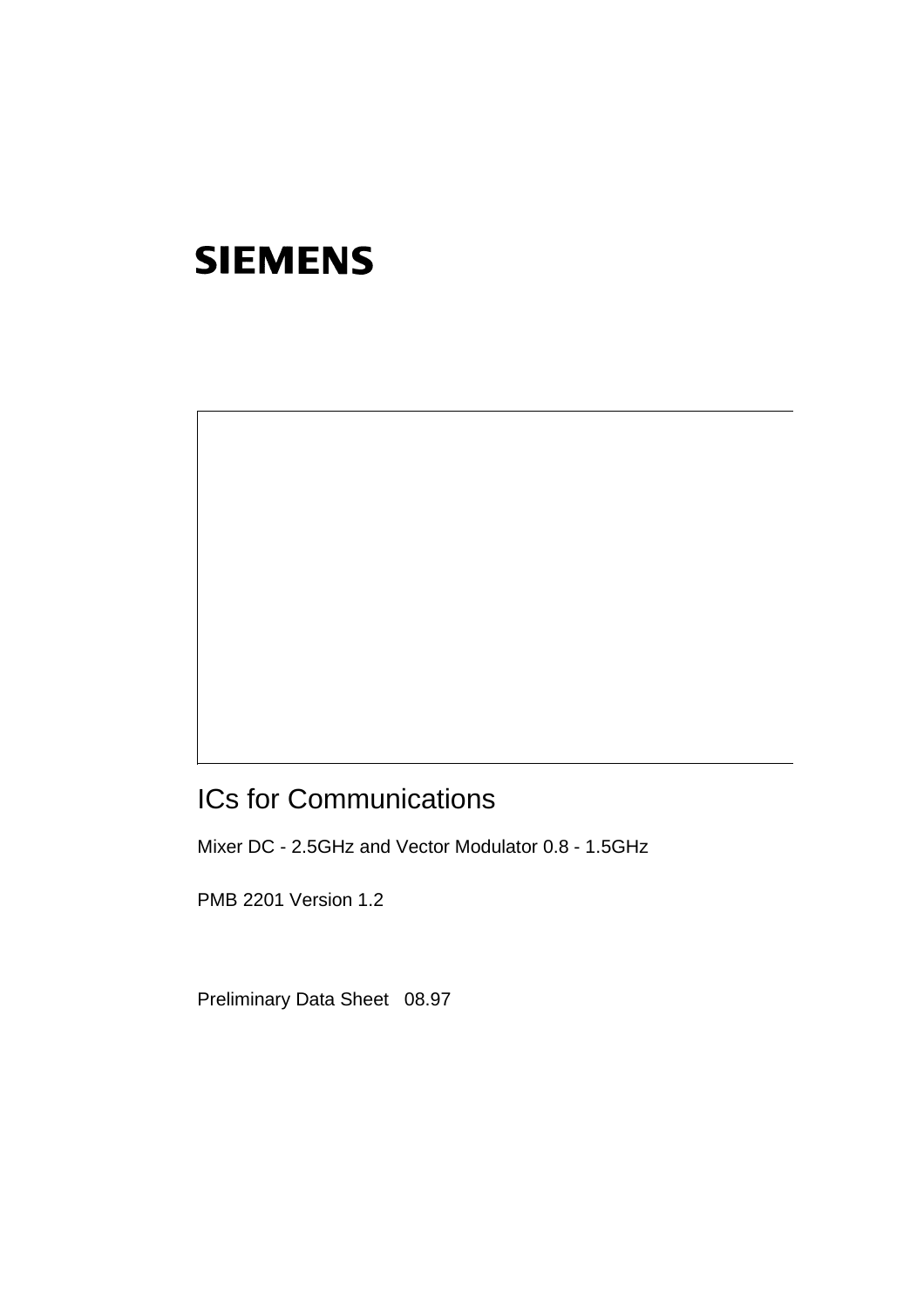**Edition 08.97 Published by Siemens AG, Bereich Halbleiter, Marketing-Kommunikation, Balanstraße 73, 81541 München** © Siemens AG 1995. **All Rights Reserved.** 

#### **Attention please!**

As far as patents or other rights of third parties are concerned, liability is only assumed for components, not for applications, processes and circuits implemented within components or assemblies.

The information describes the type of component and shall not be considered as assured characteristics.

Terms of delivery and rights to change design reserved.

For questions on technology, delivery and prices please contact the Semiconductor Group Offices in Germany or the Siemens Companies and Representatives worldwide (see address list).

Due to technical requirements components may contain dangerous substances. For information on the types in question please contact your nearest Siemens Office, Semiconductor Group.

Siemens AG is an approved CECC manufacturer.

#### **Packing**

Please use the recycling operators known to you. We can also help you – get in touch with your nearest sales office. By agreement we will take packing material back, if it is sorted. You must bear the costs of transport.

For packing material that is returned to us unsorted or which we are not obliged to accept, we shall have to invoice you for any costs incurred.

**Components used in life-support devices or systems must be expressly authorized for such purpose!**

Critical components $1$  of the Semiconductor Group of Siemens AG, may only be used in<br>life-support devices or systems<sup>2</sup> with the express written approval of the Semiconductor Group of Siemens AG.

- 1 A critical component is a component used in a life-support device or system whose failure can reasonably be expected to cause the failure of that life-support device or system, or to affect its safety or effectiveness of that device or system.
- 2 Life support devices or systems are intended (a) to be implanted in the human body, or (b) to support and/or maintain and sustain human life. If they fail, it is reasonable to assume that the health of the user may be endangered.

#### **Ausgabe 08.97**

**Herausgegeben von Siemens AG, Bereich Halbleiter, Marketing-Kommunikation, Balanstraße 73, 81541 München** © Siemens AG 1995. Alle Rechte vorbehalten.

#### **Wichtige Hinweise!**

Gewähr für die Freiheit von Rechten Dritter leisten wir nur für Bauelemente selbst, nicht für Anwendungen, Verfahren und für die in Bauelementen oder Baugruppen realisierten Schaltungen.

Mit den Angaben werden die Bauelemente spezifiziert, nicht Eigenschaften zugesichert.

Liefermöglichkeiten und technische Änderungen vorbehalten.

Fragen über Technik, Preise und Liefermöglichkeiten richten Sie bitte an den Ihnen nächstgelegenen Vertrieb Halbleiter in Deutschland oder an unsere Landesgesellschaften im Ausland.

Bauelemente können aufgrund technischer Erfordernisse Gefahrstoffe enthalten. Auskünfte darüber bitten wir unter Angabe des betreffenden Typs ebenfalls über den Vertrieb Halbleiter einzuholen.

Die Siemens AG ist ein Hersteller von CECCqualifizierten Produkten.

#### **Verpackung**

Bitte benutzen Sie die Ihnen bekannten Verwerter. Wir helfen Ihnen auch weiter – wenden Sie sich an Ihren für Sie zuständigen Vertrieb Halbleiter. Nach Rücksprache nehmen wir Verpackungsmaterial sortiert zurück. Die Transportkosten müssen Sie tragen.

Für Verpackungsmaterial, das unsortiert an uns zurückgeliefert wird oder für das wir keine Rücknahmepflicht haben, müssen wir Ihnen die anfallenden Kosten in Rechnung stellen.

**Bausteine in lebenserhaltenden Geräten oder Systemen müssen ausdrücklich dafür zugelassen sein!**

Kritische Bauelemente<sup>1</sup> des Bereichs Halbleiter der Siemens AG dürfen nur mit ausdrücklicher schriftlicher Genehmigung des Bereichs Halbleiter der Siemens AG in lebenserhaltenden Geräten oder Systemen<sup>2</sup> eingesetzt werden.

- 1 Ein kritisches Bauelement ist ein in einem lebenserhaltenden Gerät oder System eingesetztes Bauelement, bei dessen Ausfall berechtigter Grund zur Annahme besteht, daß das lebenserhaltende Gerät oder System ausfällt bzw. dessen Sicherheit oder Wirksamkeit beeinträchtigt wird.
- 2 Lebenserhaltende Geräte und Systeme sind (a) zur chirurgischen Einpflanzung in den menschlichen Körper gedacht, oder (b) unterstützen bzw. erhalten das menschliche Leben. Sollten sie ausfallen, besteht berechtigter Grund zur Annahme, daß die Gesundheit des Anwenders gefährdet werden kann.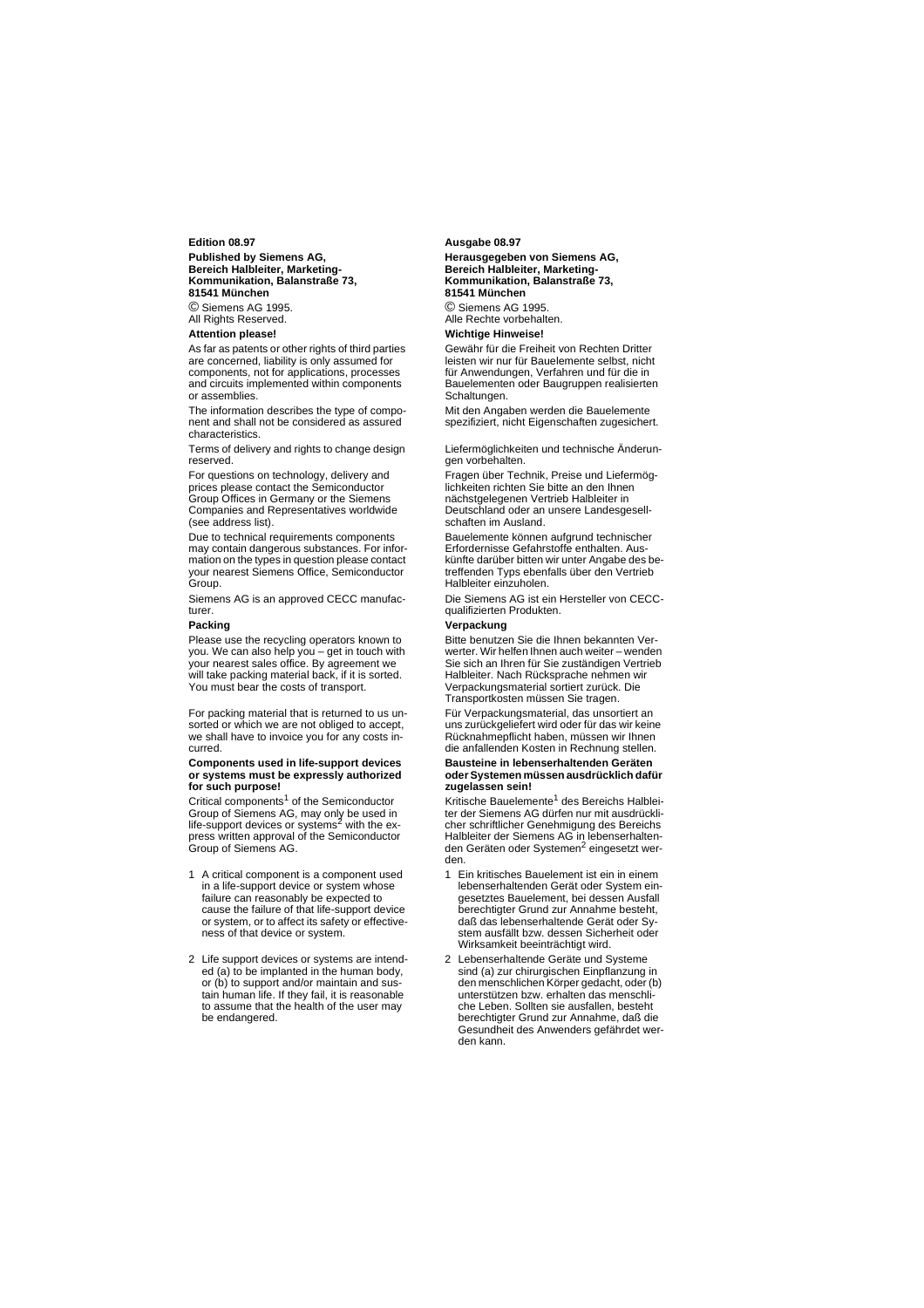### **Revision History**

| #              | <b>Subject</b>                   | <b>Preliminary Data</b><br><b>Sheet 5.95</b> |             |      | <b>Preliminary Data</b><br><b>Sheet 8.97</b> | Change  |
|----------------|----------------------------------|----------------------------------------------|-------------|------|----------------------------------------------|---------|
|                |                                  | Page                                         | <b>Item</b> | Page | Item                                         |         |
|                | Thermal resistance               | 13                                           | 8           | 13   | 8                                            | Revised |
| $\overline{2}$ | <b>ESD</b> integrity             |                                              |             | 13   | 9                                            | Added   |
| 3              | Supply current                   | 15                                           |             | 15   |                                              | Revised |
| 4              | External DC voltage<br>at IF/IFX | 15                                           | 4           | 15   | 4                                            | Revised |
| 5              | <b>Application Circuit</b>       | 29                                           |             | 29   |                                              | Revised |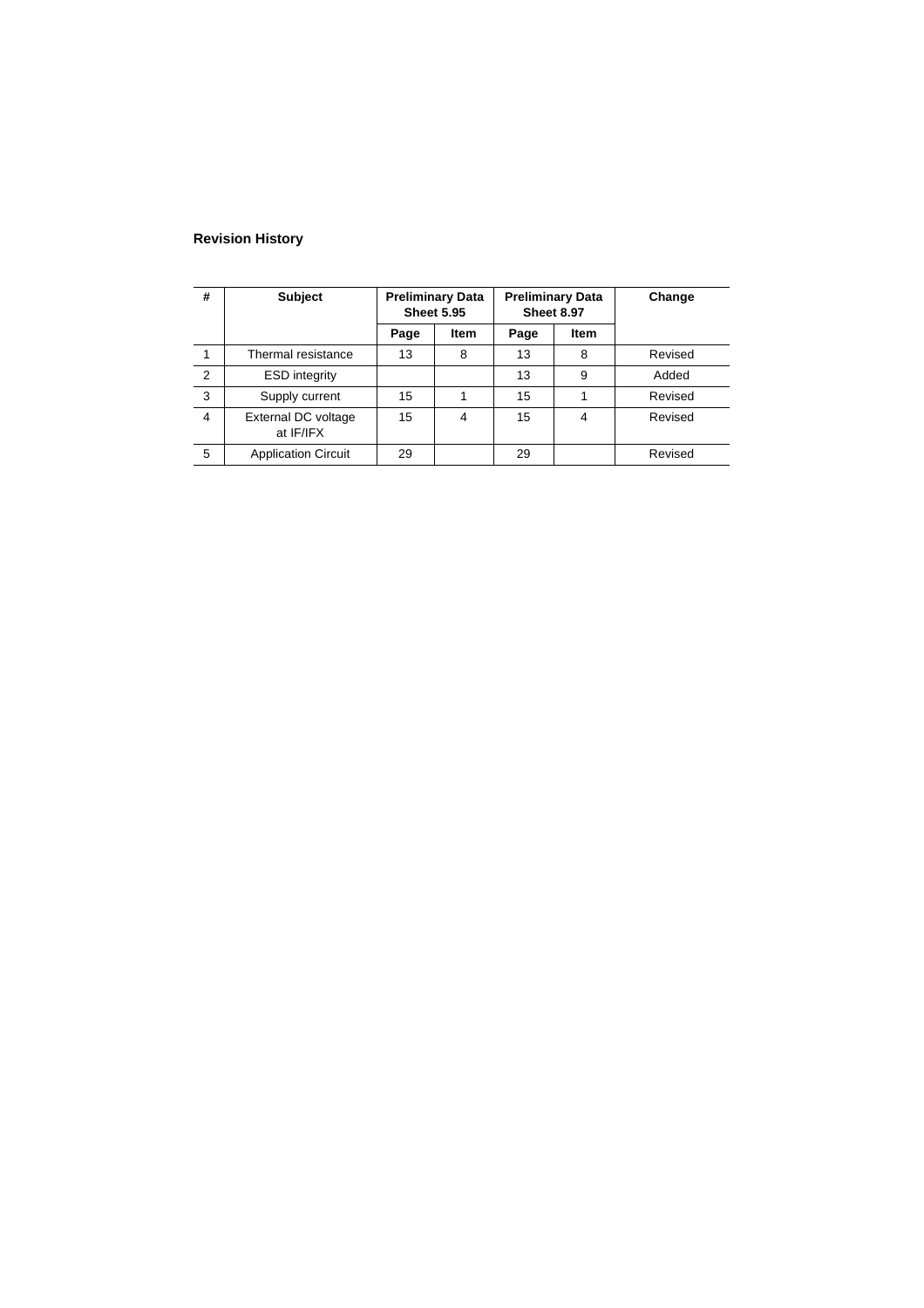### **PMB 2201**

|                | <b>Table of Contents</b>                                   | Page |
|----------------|------------------------------------------------------------|------|
| 1              |                                                            |      |
| 1 <sub>1</sub> |                                                            |      |
| 12             |                                                            |      |
| 1.3            |                                                            |      |
| 1.4            |                                                            |      |
| 1.5            |                                                            |      |
| 1.6            |                                                            |      |
| 17             |                                                            |      |
| 1.8            | Blocks with separate supply, ground and power down pins 11 |      |
| 1.9            |                                                            |      |
| $\overline{2}$ |                                                            |      |
| 2.1            |                                                            |      |
| 2.2            |                                                            |      |
| 2.3            |                                                            |      |
| 2.4            |                                                            |      |
| 2.4.1          |                                                            |      |
| 242            |                                                            |      |
| 2.4.3          |                                                            |      |
| 2.4.4          |                                                            |      |
| 2.4.5          |                                                            |      |
| 2.5            |                                                            |      |
| 2.5.1          |                                                            |      |
| 2.5.2          |                                                            |      |
| 3              |                                                            |      |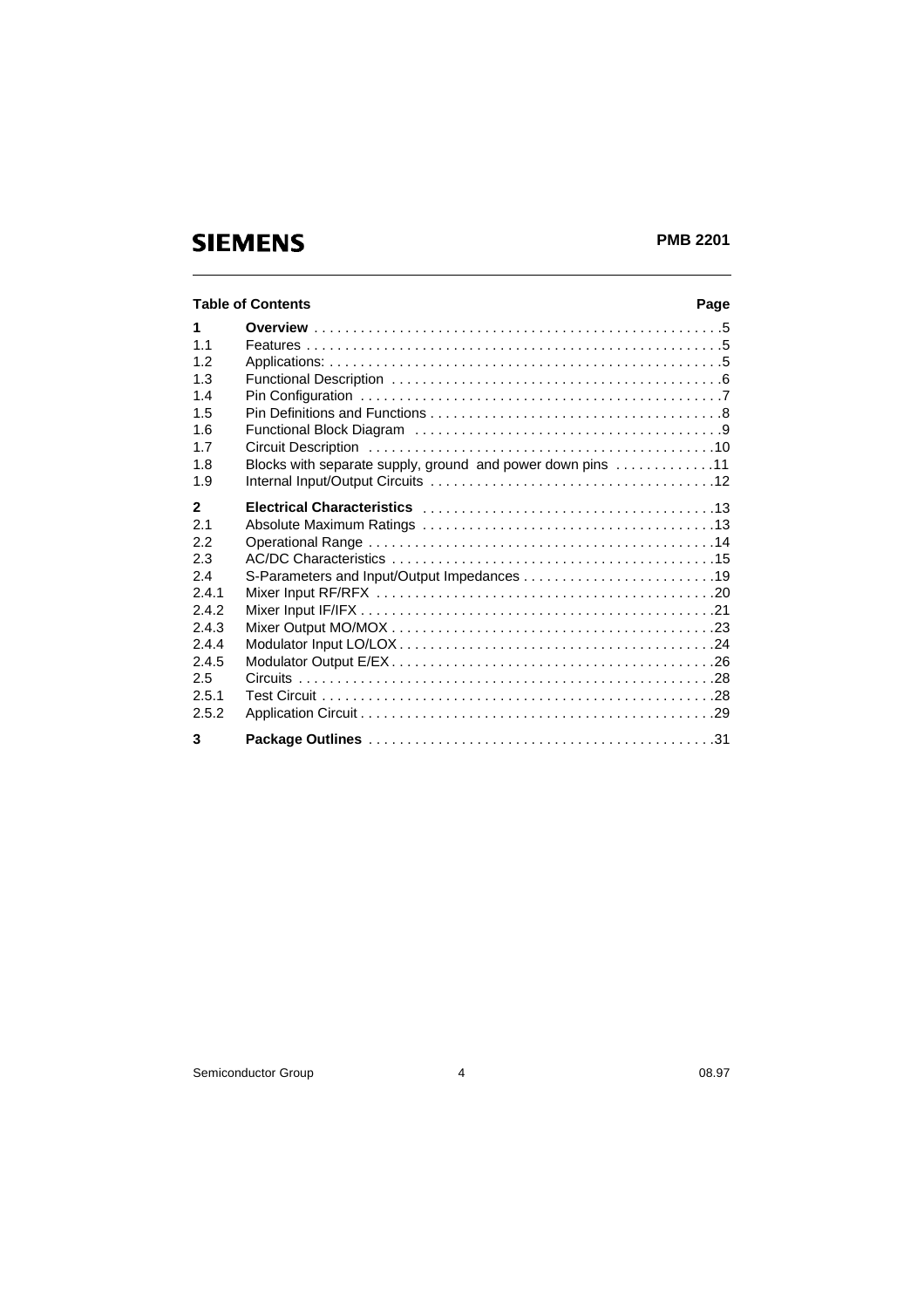### **Mixer DC - 2.5GHz and Vector Modulator 0.8 - 1.5GHz PMB 2201**

### **Version 1.2** Bipolar IC

#### **1 Overview**

### **1.1 Features**

- Direct quadrature modulator with separate additional double balanced active mixer
- Direct quadrature modulation
- LO frequency range from 800 MHz to 1.5 GHz
- Generation of orthogonal carriers without external elements and without trimming
- **P-TSSOP-24**
- typ. 40 dB carrier rejection, typ. 44 dB SSB rejection
- typ. 43 dB rejection of third order products at 1 Vpp A/B drive level at  $f_{LO} = 1.5$  GHz
	- 3 dBm output power with appropriate output power matching network and at 1Vpp A/B baseband drive level

Ï

- Double balanced Gilbert cell mixer
- RF and IF frequency range from DC to 2.5 GHz
- typ. 39 dB carrier rejection
- low noise
- Supply voltage range from 2.7 V to 4.5 V
- Power down mode
- P-TSSOP-24 package
- Temperature range -30° to 85°C

### **1.2 Applications:**

- Vector modulated digital mobile cellular systems as GSM, PDC-800, PDC-1.5, DAMPS etc.
- Various modulation schemes, such as PM, PSK, FSK, QAM, QPSK, GMSK etc.
- Analog systems with FM and AM modulation
- Space and power saving optimizations of existing discrete transmitter circuits

| Type     | <b>Ordering Code</b> | Package    |
|----------|----------------------|------------|
| PMB 2201 | Q67006-A6137 (T+R)   | P-TSSOP-24 |

Semiconductor Group 6 08.97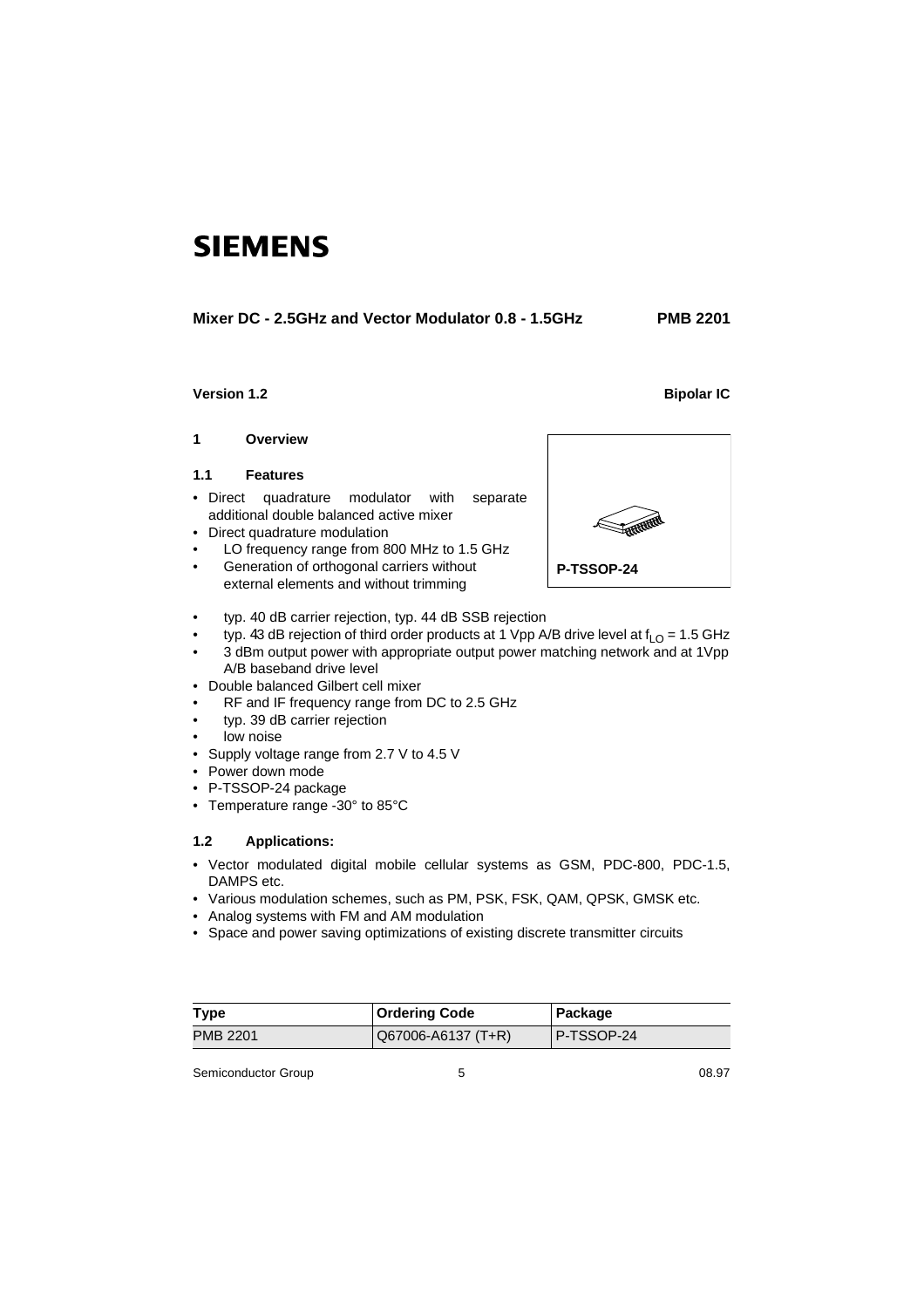### **1.3 Functional Description**

The PMB2201 is a modulator and mixer circuit with high integration level. It includes a direct quadrature modulator and a double balanced Gilbert cell mixer with according bias circuitry.

The up/down conversion mixer combines two external signals at the RF and IF inputs. The IF input is suited for the lower frequency signal because of its linear transfer function to the mixer output. The higher frequency signal is fed to the RF input to switch the Gilbert cell mixer. In a typical application the wanted mixer output product is bandpass filtered and then fed to the modulator LO input. The mixer may also be used to convert the modulator output signal from E/EX via the IF/IFX input by mixing with a local oscillator signal RF/RFX to higher frequencies up to 2.5 GHz.

The modulator generates two orthogonal carriers which are mixed with the baseband modulation signals A and B in Gilbert multipliers. The outputs of the Gilbert cells are added and amplified by a linear output stage. The modulated signal is available at the open collector output E,EX. The voltage TREF can be used for DC biasing of the modulation inputs A, AX, B, BX externally.

The modulator and the mixer have separate power supplies and grounds. They can be powered down independently. Due to the power down concept the modulator can be used without or in conjunction with the up/down conversion mixer part.

For applications in the frequency range from 1.4GHz to 2.5GHz the derivative PMB2202 is offered.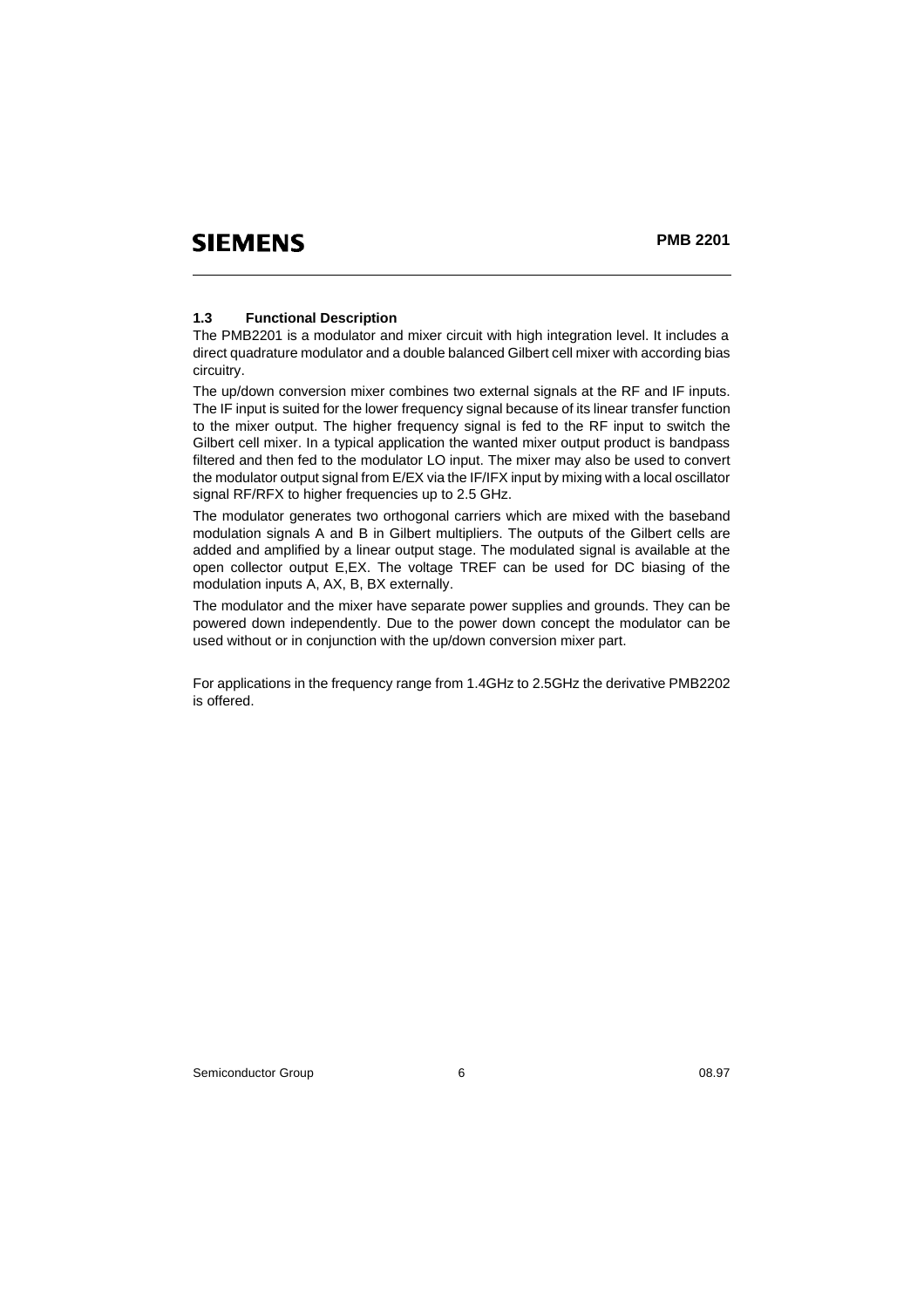### **PMB 2201**

### **1.4 Pin Configuration** (top view)



**P-TSSOP-24**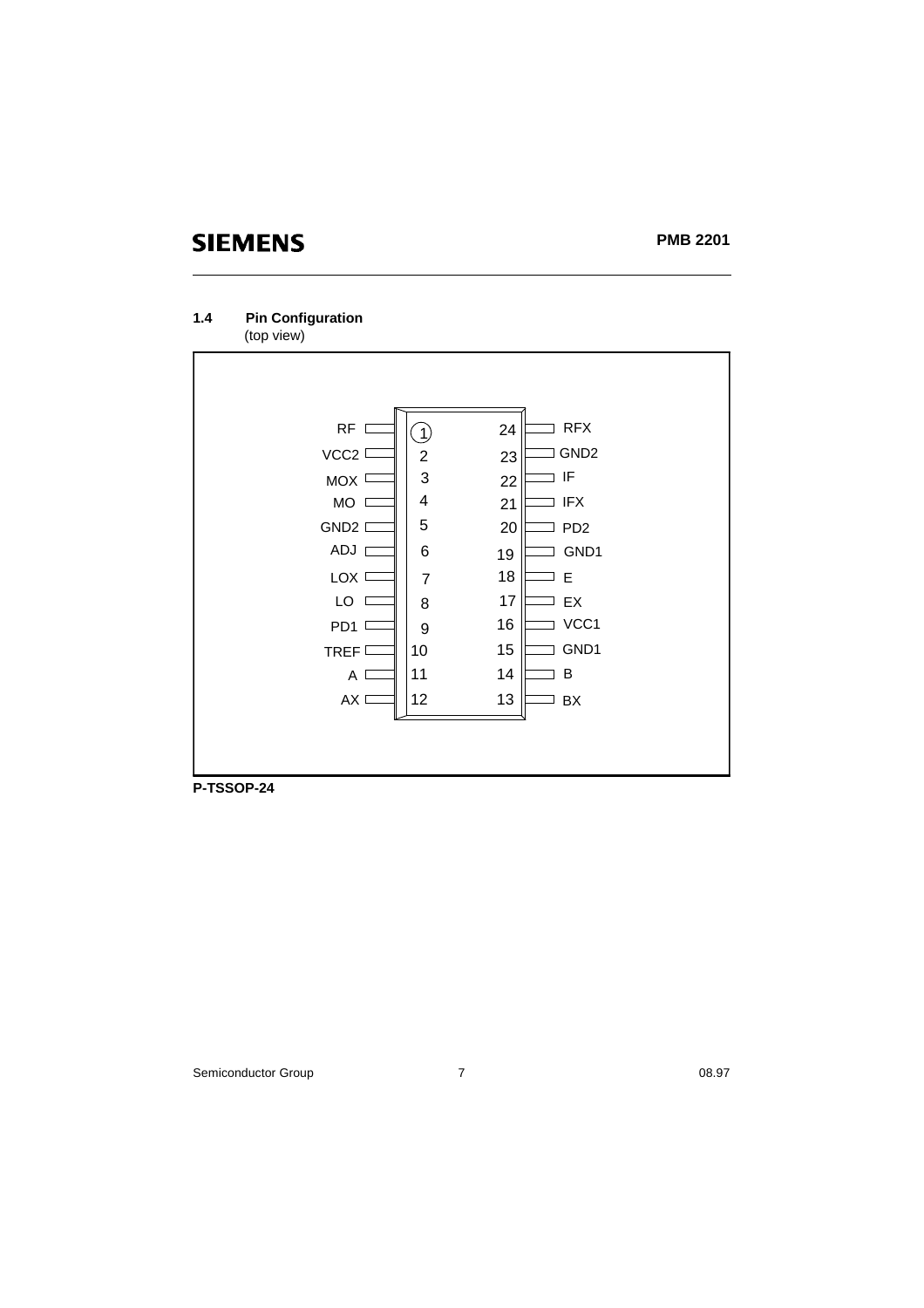| Pin No.        | Symbol                      | <b>Function</b>                                    |
|----------------|-----------------------------|----------------------------------------------------|
| 1              | <b>RF</b>                   | RF input, base input                               |
| 2              | VCC <sub>2</sub>            | Supply voltage for mixer                           |
| 3              | <b>MOX</b>                  | Mixer output inverted, open collector              |
| 4              | <b>MO</b>                   | Mixer output, open collector                       |
| 5,23           | GND <sub>2</sub>            | Ground for mixer                                   |
| 6              | <b>ADJ</b>                  | Phase adjust input                                 |
| $\overline{7}$ | <b>LOX</b>                  | Modulator LO input inverted                        |
| 8              | LO                          | Modulator LO input                                 |
| 9              | PD <sub>1</sub>             | Power down for modulator                           |
| 10             | <b>TREF</b>                 | DC bias voltage for modulation inputs A, AX, B, BX |
| 11             | A                           | Modulation input A                                 |
| 12             | AX                          | Modulation input A inverted                        |
| 13             | <b>BX</b>                   | Modulation input B inverted                        |
| 14             | B                           | Modulation input B                                 |
| 15, 19         | GND <sub>1</sub>            | Ground for modulator                               |
| 16             | VCC1                        | Supply voltage for modulator                       |
| 17             | EX                          | Modulator output inverted, open collector          |
| 18             | E                           | Modulator output, open collector                   |
| 20             | P <sub>D</sub> <sub>2</sub> | Power down for mixer                               |
| 21             | <b>IFX</b>                  | IF input inverted, emitter input                   |
| 22             | IF                          | IF input, emitter input                            |
| 24             | <b>RFX</b>                  | RF input inverted, base input                      |

**1.5 Pin Definitions and Functions** 

Semiconductor Group 8 08.97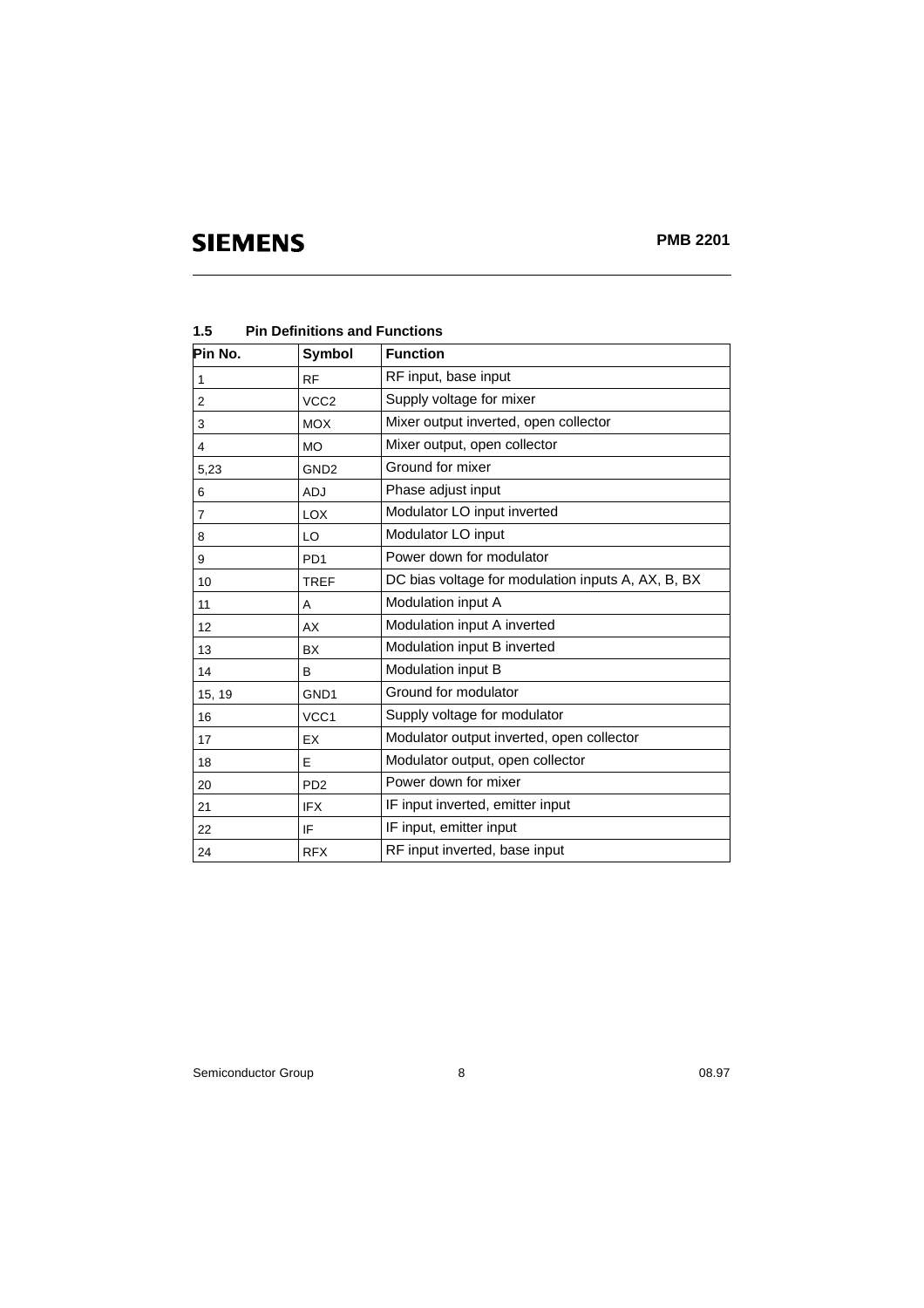

### **1.6 Functional Block Diagram**

Semiconductor Group 9 08.97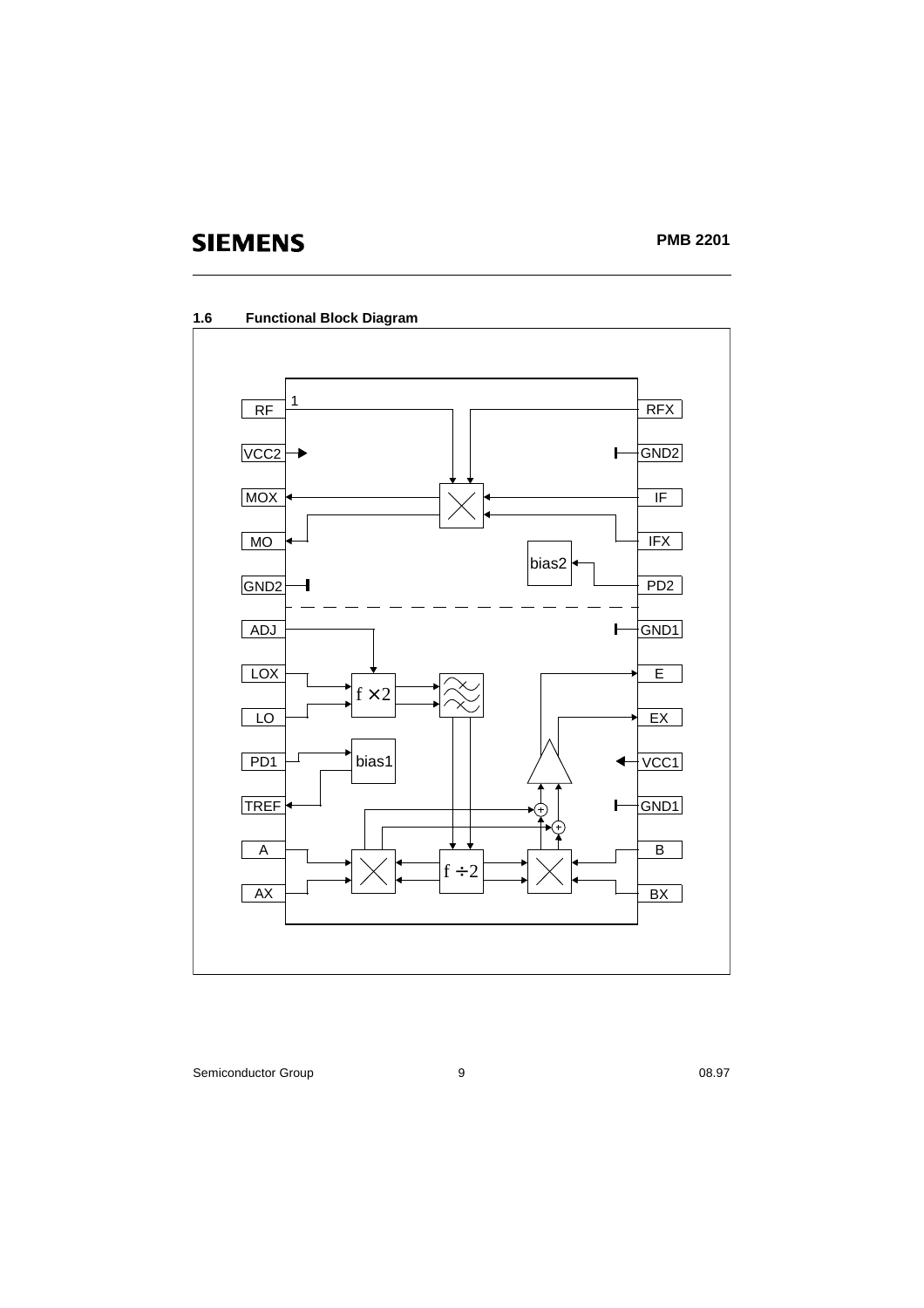### **1.7 Circuit Description**

#### **Block Level Description**

The PMB2201 includes an up/down conversion mixer and a direct quadrature modulator on one chip.

The mixer is a fully balanced Gilbert cell. The IF, IFX pins are low impedance inputs. The transfer function from this input to the mixer output is linear for input levels below the 1dB compression point. For improved intermodulation the mixer current can be increased with external resistors to GND2 at IF, IFX. The RF, RFX pins are high impedance inputs and are DC connected to the bases of the transistors in the Gilbert cell. The input level at RF, RFX should be high enough to ensure proper switching of the differential transistor pairs. The mixer output pins MO, MOX are high impedance open collector outputs. The wanted mixer output product can be band pass filtered and fed to the LO,LOX input of the modulator or to an external load.

The LO, LOX pins are the high impedance inputs of an emitter coupled differential pair. The LO signal is internally divided into two orthogonal carriers at the transmit frequency. The modulator has two Gilbert cell multipliers, in which the modulation signals A(t) and B(t) are mixed with the orthogonal carriers. The outputs of both Gilbert cells are added and amplified by a linear output stage. The modulated transmit signal is available at the high impedance open collector outputs E/EX and can be fed to a power amplifier.

At the output TREF a DC voltage for biasing the modulation inputs A, AX, B, BX is available, which should be capacitively decoupled to ground. The modulation inputs can be connected externally via bias resistors to TREF. Due to the low voltage concept a balanced drive of the differential modulator inputs is recommended to obtain the best second and third order spurious suppression.

The phase adjust input ADJ allows the single sideband suppression of the modulator to be optimized for a particular application. If the specified sideband suppression is sufficient, ADJ should only be capacitively decoupled to ground, in which case the voltage at ADJ is set internally to half the TREF voltage. If a higher suppression is required, the voltage at ADJ can be adjusted to the optimum value by a pull-up resistor to TREF, a pull-down resistor to GND1 or a potentiometer between TREF and GND1.

The modulator and the mixer have separate supply, ground and power down pins: VCC1, GND1, PD1 for the modulator and VCC2, GND2, PD2 for the mixer. Applying a logic LOW to PD1 or PD2 powers down the corresponding part of the chip, including its bias circuitry. Depending on the application the power down pins can be combined or separately fixed to supply rails.

Semiconductor Group 10 08.97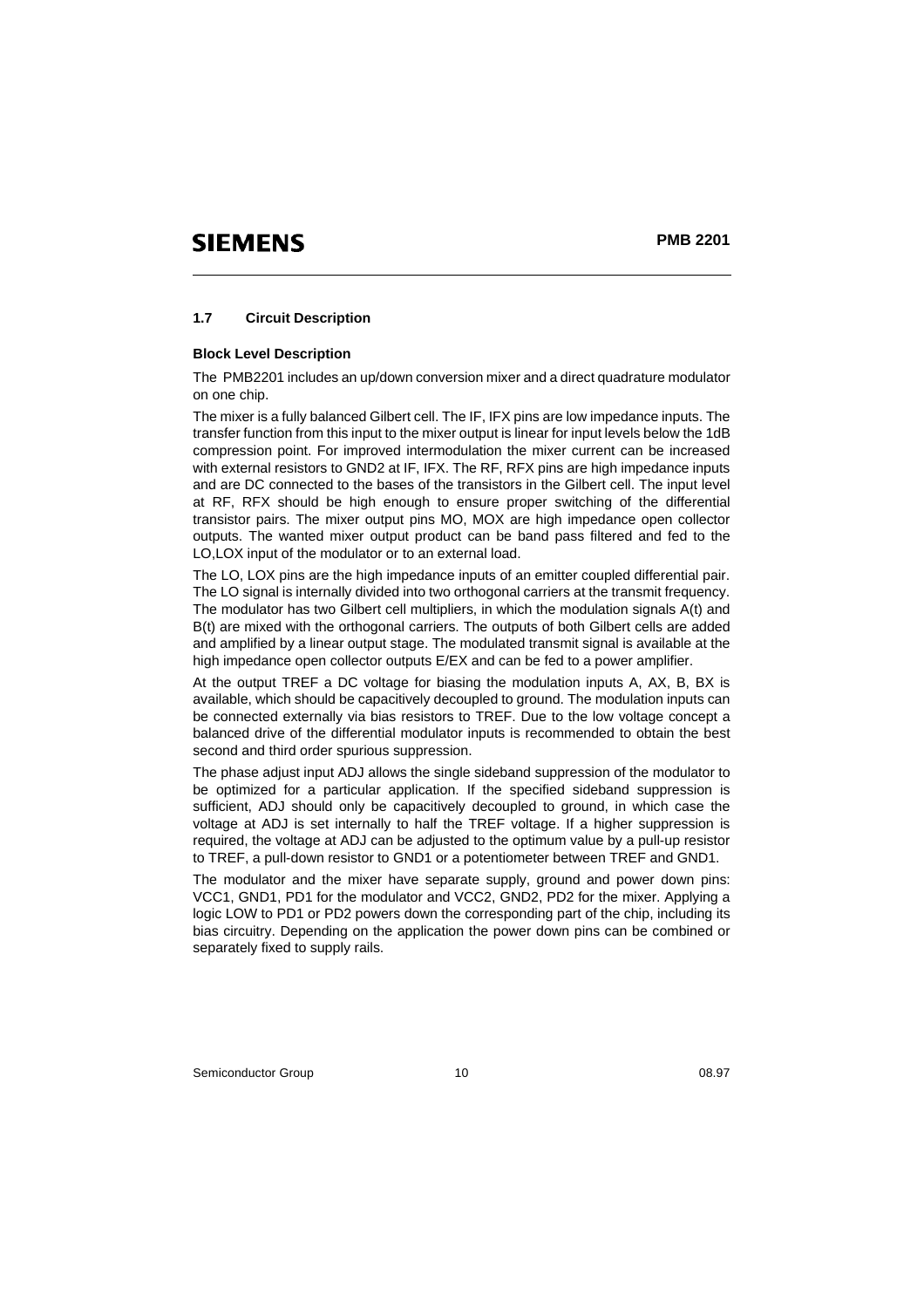

### **1.8 Blocks with separate supply, ground and power down pins**

Semiconductor Group 11 08.97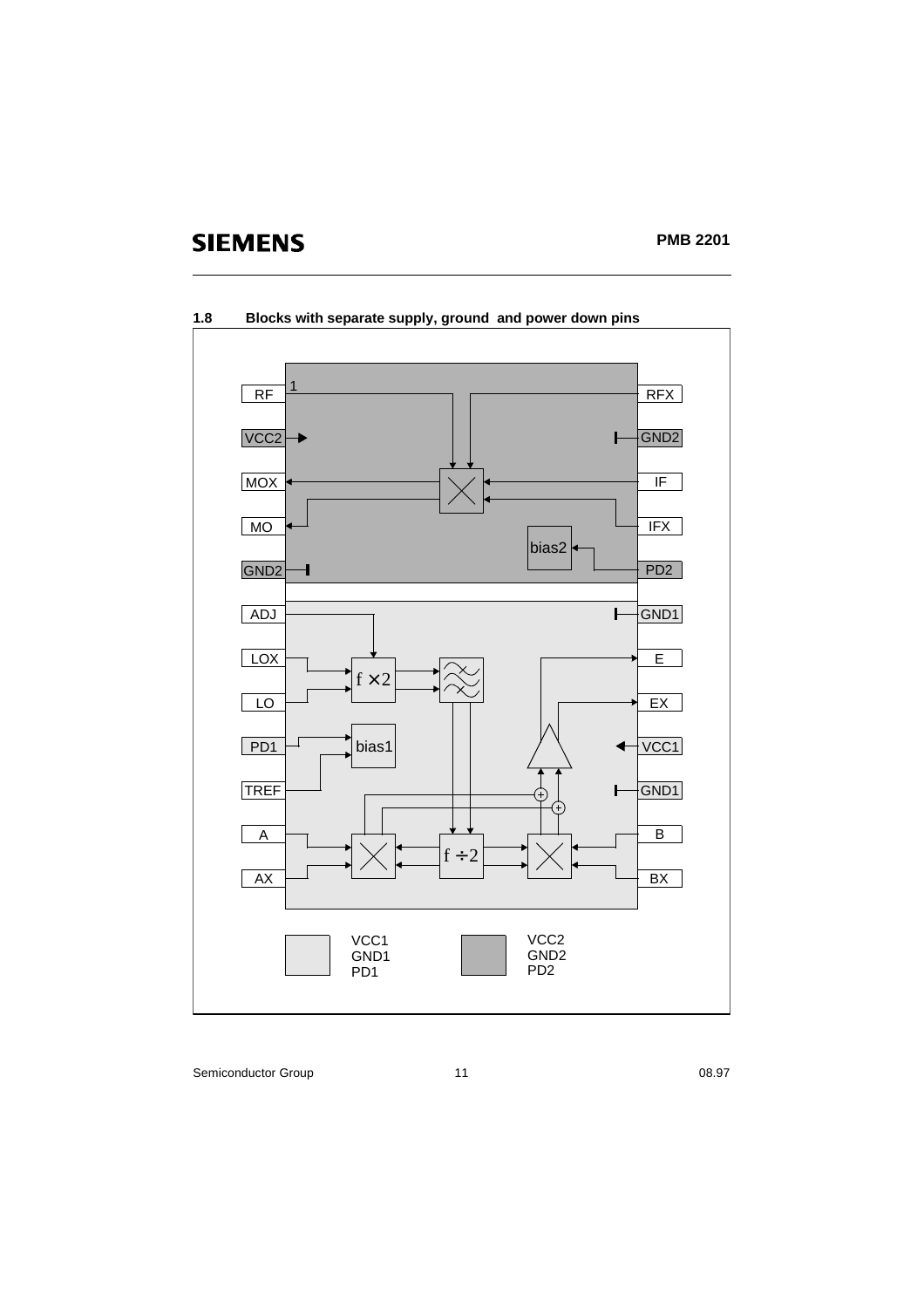



Semiconductor Group 12 08.97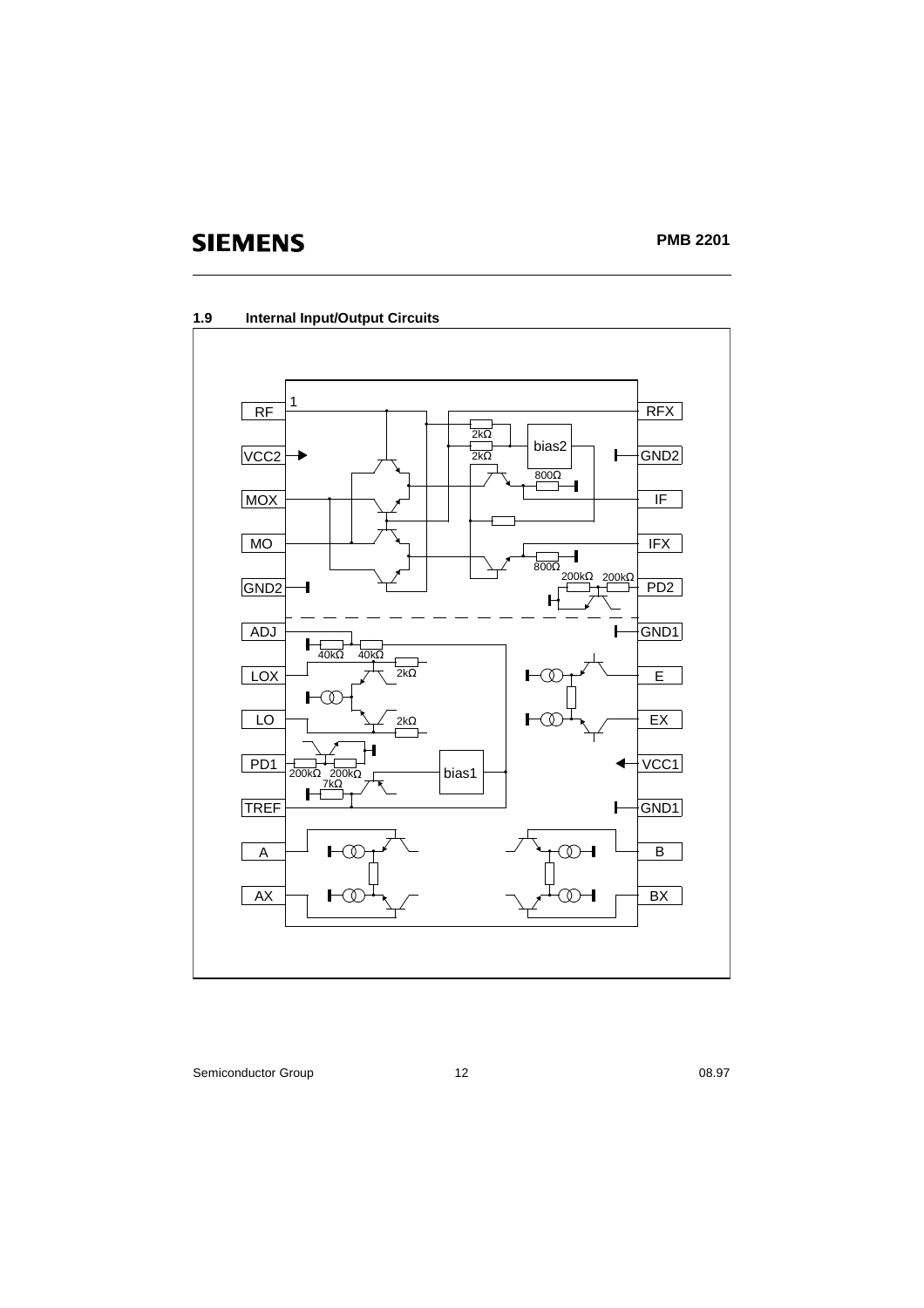### **2 Electrical Characteristics**

### **2.1 Absolute Maximum Ratings**

The maximum ratings may not be exceeded under any circumstances, not even momentarily and individually, as permanent damage to the IC will result.

| #              | <b>Parameter</b>                                       | Sym                | <b>Limit Values</b> |                         |             | <b>Remarks</b>                                                                               |
|----------------|--------------------------------------------------------|--------------------|---------------------|-------------------------|-------------|----------------------------------------------------------------------------------------------|
|                |                                                        | bol                | Min                 | <b>Max</b>              |             |                                                                                              |
|                |                                                        |                    |                     |                         |             |                                                                                              |
| 1              | Supply Voltage                                         | $V_{\rm CC}$       | $-0,5$              | 4.5                     | V           |                                                                                              |
| 2              | Input Voltage                                          | $V_{\text{IO}}$    | $-0.5$              | $V_{\text{cc}} + 0.5$ V |             | of PD1, PD2                                                                                  |
| 3              | Open Collector Output<br>Voltage<br>(MO, MOX, E, EX)   | $V_{OC}$           | $-0.5$              | $V_{\text{cc}} + 0.5$ V |             |                                                                                              |
| $\overline{4}$ | Differential Input Voltage<br>(any differential Input) | $V_{\parallel}$    | $-2$                | 2                       | V           |                                                                                              |
| 5              | Input current (IF, IFX)                                | $I_{\rm  F}$       |                     | 10                      | mA          |                                                                                              |
| $\,6$          | Junction Temperature                                   | $T_{\rm i}$        |                     | 125                     | °C          |                                                                                              |
| $\overline{7}$ | Storage Temperature                                    | $T_{\text{S}}$     | $-55$               | 125                     | $^{\circ}C$ |                                                                                              |
| 8              | <b>Thermal Resistance</b><br>(junction to lead)        | $R_{thJL}$         |                     | 140                     | K/W         |                                                                                              |
| 9              | ESD Integrity *                                        | $V_{\textsf{ESD}}$ | $-1000$             | 1000                    | V           | according MIL-<br>STD 883D,<br>method 3015.7<br>and EOS/ESD<br>assn. standard<br>S5.1 - 1993 |

*\** The RF pins 3,4,17 and 18 are not protected against voltage stress > 300V (versus VS or GND).

The high frequency performance prohibits the use of adequate protective structures.

Semiconductor Group 13 08.97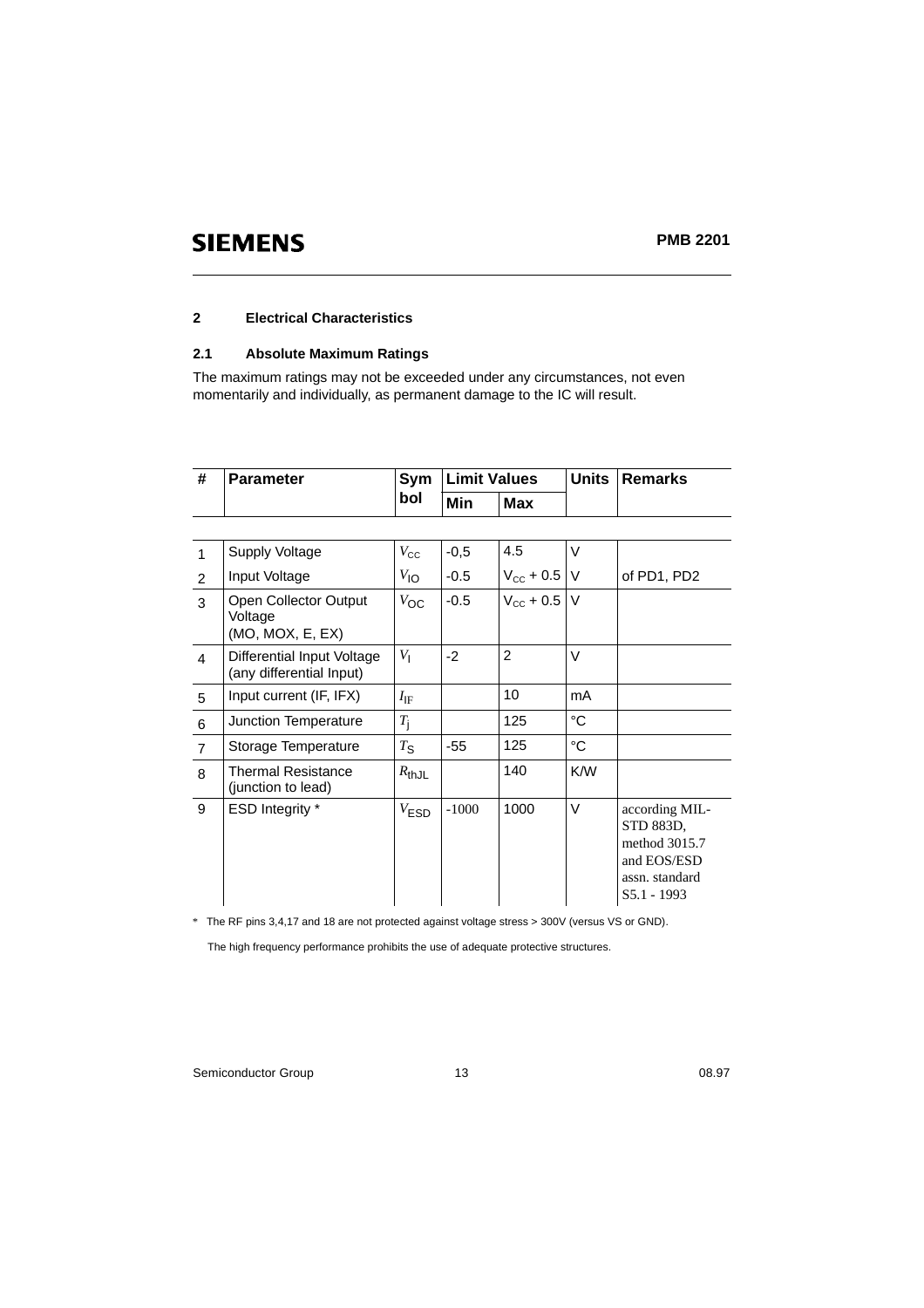### **2.2 Operational Range**

Within the operational range the IC operates as described in the circuit description. The AC/DC characteristic limits are not guaranteed.

Supply voltage  $V_{\text{VCC}} = 2.7 \text{V} \dots 4.5 \text{V}$ , Ambient temperature  $T_{\text{amb}} = -30^{\circ} \text{C} \dots 85^{\circ} \text{C}$ 

| # | <b>Parameter</b>     | Symbol                              | <b>Limit Values</b> | <b>Units</b>     |   |
|---|----------------------|-------------------------------------|---------------------|------------------|---|
|   |                      |                                     | Min                 | Max              |   |
|   |                      |                                     |                     |                  |   |
|   | VCC1, VCC2 Supply    | $V_{\text{CC}1}$ , $V_{\text{CC}2}$ | 2.7                 | 4.5              | ν |
| 2 | PD-Signals Voltage-L | $V_{\mathsf{PDL}}$                  |                     | 0.8              | ν |
| 3 | PD-Signals Voltage-H | $V_{\mathsf{PDH}}$                  | 2.1                 | $\rm V_{\rm CC}$ |   |

### **Mixer section**

| RF, RFX input frequency                            | $f_{\sf{RF}}$                      | DC | 2.5 | GHz |
|----------------------------------------------------|------------------------------------|----|-----|-----|
| RF, RFX input level                                | $P_{\text{RF}}$                    |    | 0   | dBm |
| IF, IFX input frequency                            | $f_{\sf IF}$                       | DC | 2.5 | GHz |
| IF, IFX input level                                | $P_{IF}$                           |    | 0   | dBm |
| MO, MOX output frequency                           | $f_{\text{MO}}$                    | DC | 2.5 | GHz |
| Minimum resistive load R2, R3 at<br>IF, IFX to GND | $R_2, R_3$<br>in Test<br>Circuit 1 | 33 |     | Ω   |
|                                                    |                                    |    |     |     |

### **Modulator section**

| 10 | LO, LOX input frequency                       | $f_{\mathsf{LO}}$                      | 800   | 1500                  | <b>MHz</b>      |
|----|-----------------------------------------------|----------------------------------------|-------|-----------------------|-----------------|
| 11 | LO, LOX input level                           | $P_{\text{LO}}$                        | $-15$ | 0                     | dBm             |
| 12 | A, AX, B, BX input frequency                  | $f_{\mathsf{A}}, f_{\mathsf{B}}$       | DC    | 400                   | <b>MHz</b>      |
| 13 | A, AX, B, BX input level                      | $V_A$ , $V_{AX}$ ,<br>$V_B$ , $V_{BX}$ | 1.4   | $V_{\text{CC1}}$ –0.6 | V               |
| 14 | A-AX, B-BX differential input<br>signal level | $V_{A-AX}$<br>$V_{B-BX}$               |       |                       | $V_{\text{pp}}$ |

Note: Power levels refer to 50 Ohms impedance

Semiconductor Group 14 08.97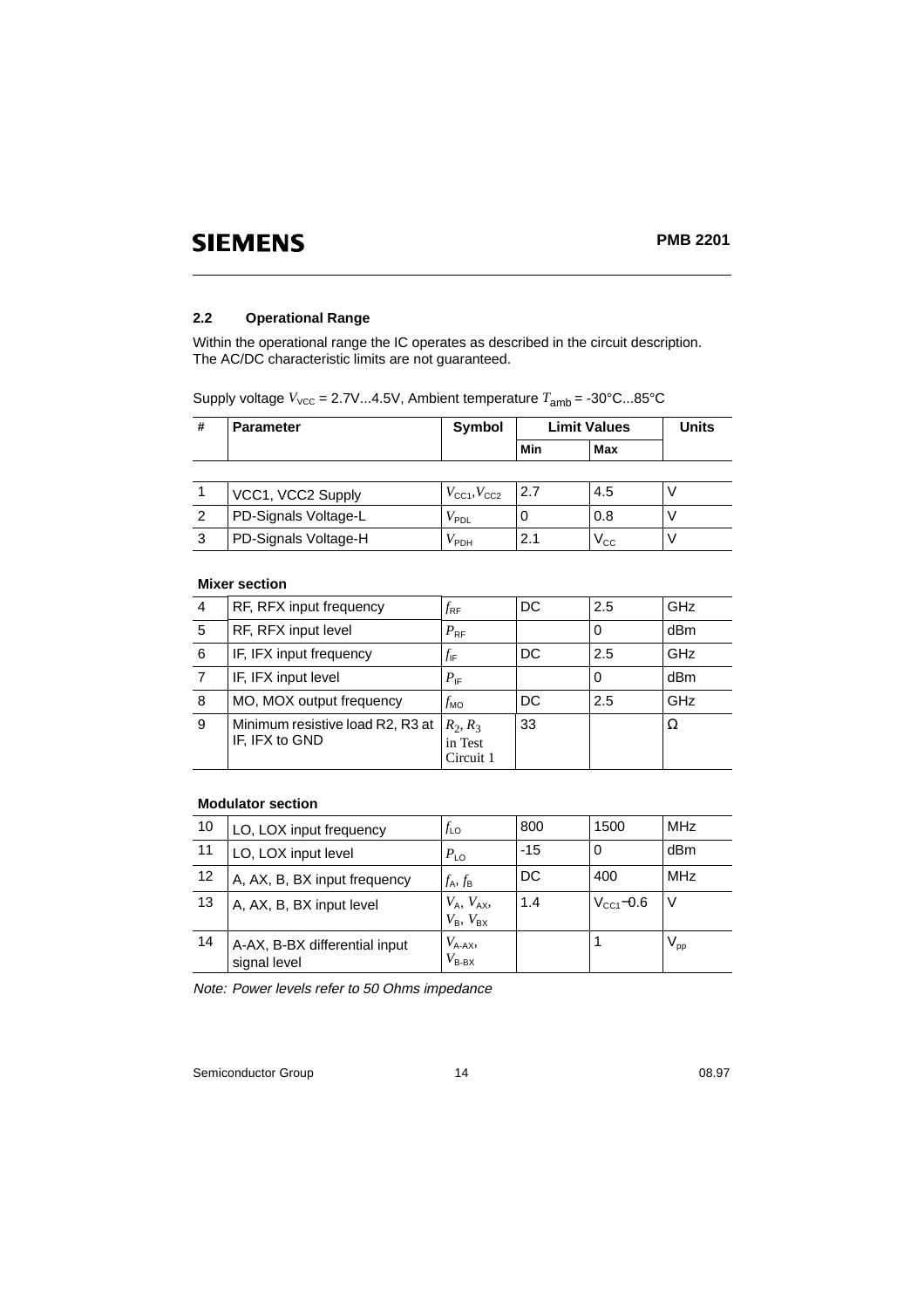### **PMB 2201**

### **2.3 AC/DC Characteristics**

AC/DC characteristics involve the spread of values guaranteed within the specified supply voltage and ambient temperature range. Typical characteristics are the median of the production.

Supply voltage  $V_{VCC}$  = 2.7V...4.5V, Ambient temperature  $T_{amb}$  = +25°C

| <b>Parameter</b> | <b>Symbol</b> |     | <b>Limit Values</b> |     | Unit | Test              | Test-          |
|------------------|---------------|-----|---------------------|-----|------|-------------------|----------------|
|                  |               | Min | Tvp                 | Max |      | <b>Conditions</b> | <b>Circuit</b> |

### **Supply Current**

|   | Supply current with all      | $I_{\text{VCC1}}$                    | 13  | 17             | 21             | mA | $PD1 & PD2 = H11$                                                |    |
|---|------------------------------|--------------------------------------|-----|----------------|----------------|----|------------------------------------------------------------------|----|
|   | powered up                   | $I_{E}+I_{EX}$                       | 9   | 12             | 15             | mA |                                                                  |    |
|   |                              | $I_{\text{VCC2}}$                    | 0.3 | 0.6            | 1.0            | mA |                                                                  |    |
|   |                              | $I_{\text{MO}}$ + $I_{\text{MOX}}^*$ | 5   | 7              | 9              | mA |                                                                  |    |
| 2 | Supply current with all      | $I_{\text{VCC1}}$                    |     |                | 2              | μA | $PD1 & PD2 = L$                                                  | -1 |
|   | powered down                 | $I_{E}+I_{EX}$                       |     |                | $\overline{2}$ | μA |                                                                  |    |
|   |                              | $I_{\text{VCC2}}$                    |     |                | $\overline{2}$ | μA |                                                                  |    |
|   |                              | $I_{\text{MO}}+I_{\text{MOX}}$       |     |                | $\overline{2}$ | μA |                                                                  |    |
| 3 | Power up settling<br>time ** | $t_{\text{PU}}$                      |     | $\overline{2}$ |                | μs | 1nF at TREF<br>100pF at ADJ<br>Modulator<br>inputs<br>DC coupled |    |

### **Mixer section**

### **Mixer Input**

| Internal DC voltage<br>at IF/IFX *** | DCIF <sup>/</sup> | 0.30 |  |  |
|--------------------------------------|-------------------|------|--|--|
| Internal DC voltage<br>at RF/RFX     | DCRF <sup>/</sup> | 2.0  |  |  |

\* The mixer current decreases when no external resistors to ground are connected at IF and IFX as in the test<br>circuit 1 from the preliminary data sheet 9.95. In this case the typical value of  $I_{\text{MO}}+I_{\text{MOX}}$  is 1mA.

*\*\* t*PU is determined by the time needed to charge the external capacitors.

\*\*\* Note: There are external resistors (82 Ohms) at IF and IFX to ground.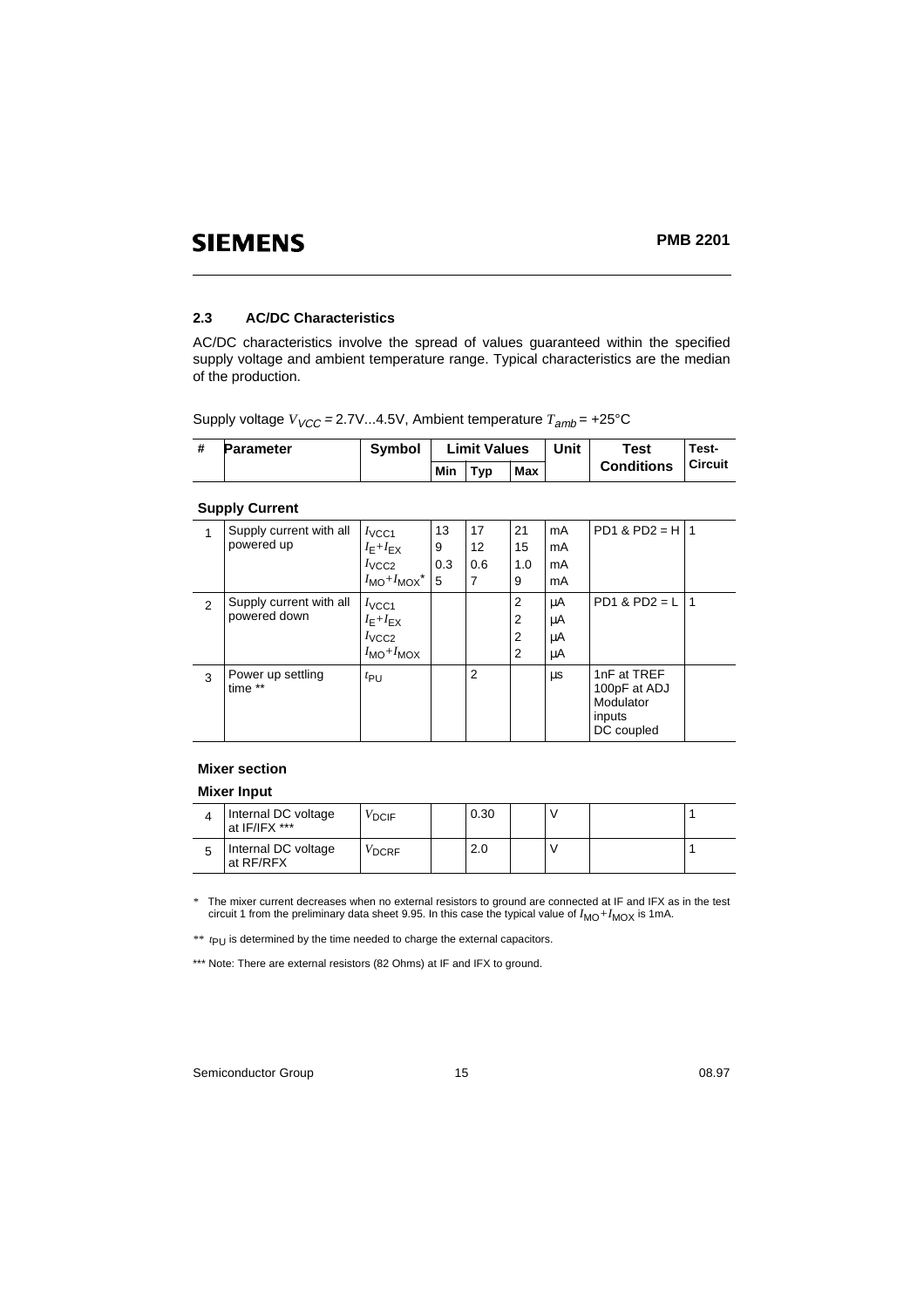### **AC/DC Characteristics**

AC/DC characteristics involve the spread of values guaranteed within the specified supply voltage and ambient temperature range. Typical characteristics are the median of the production.

| Supply voltage $V_{\text{VCC}}$ = 2.7V to 4.5V, Ambient temperature $T_{\text{amb}}$ = +25° |  |  |  |  |  |
|---------------------------------------------------------------------------------------------|--|--|--|--|--|
|---------------------------------------------------------------------------------------------|--|--|--|--|--|

| <b>Parameter</b> | <b>Symbol</b> | <b>Limit Values</b> |                 | Unit | Test | Test-             |         |
|------------------|---------------|---------------------|-----------------|------|------|-------------------|---------|
|                  |               | Min                 | T <sub>VD</sub> | Max  |      | <b>Conditions</b> | Circuit |

### **Mixer Output MO/MOX:**

| 6              | Power gain*               | G                  |       | 3    |    | dB  |                                                                                                                               | Application<br>Circuit |
|----------------|---------------------------|--------------------|-------|------|----|-----|-------------------------------------------------------------------------------------------------------------------------------|------------------------|
| $\overline{7}$ | Output power**            | $P_{\text{MO}}$    | $-12$ | -9   | -6 | dBm | $P_{\text{RFIN}} = -5$ dBm<br>$f_{\rm RF\,IN}$ = 1.4 GHz<br>$P_{\text{IFIN}}$ = -5dBm<br>$f_{\text{IF IN}} = 400 \text{ MHz}$ | 1                      |
| 8              | 1dB compression<br>point* | $P_{\text{IF1dB}}$ |       | $-7$ |    | dBm | $P_{\rm RFIN}$ > -4dBm                                                                                                        | Application<br>Circuit |
| 9              | Noise figure*             | $N_{\text{IF}}$    |       | 8    |    | dB  | DSB Noise,<br>$f=1$ GHz                                                                                                       |                        |
| 10             | Carrier<br>suppression**  | $a_{\mathcal{C}}$  | 25    | 39   |    | dB  | $P_{\text{RFIN}} = -5$ dBm<br>$f_{\rm RF\,IN}$ = 1.4 GHz<br>$P_{\text{IFIN}}$ = -5dBm<br>$f_{\text{IF IN}} = 400 \text{ MHz}$ | 1                      |

\* Design hint

\*\* These values changed compared to the preliminary data sheet 9.95 due to changes in the test circuit 1. The internal circuit of the mixer is the same.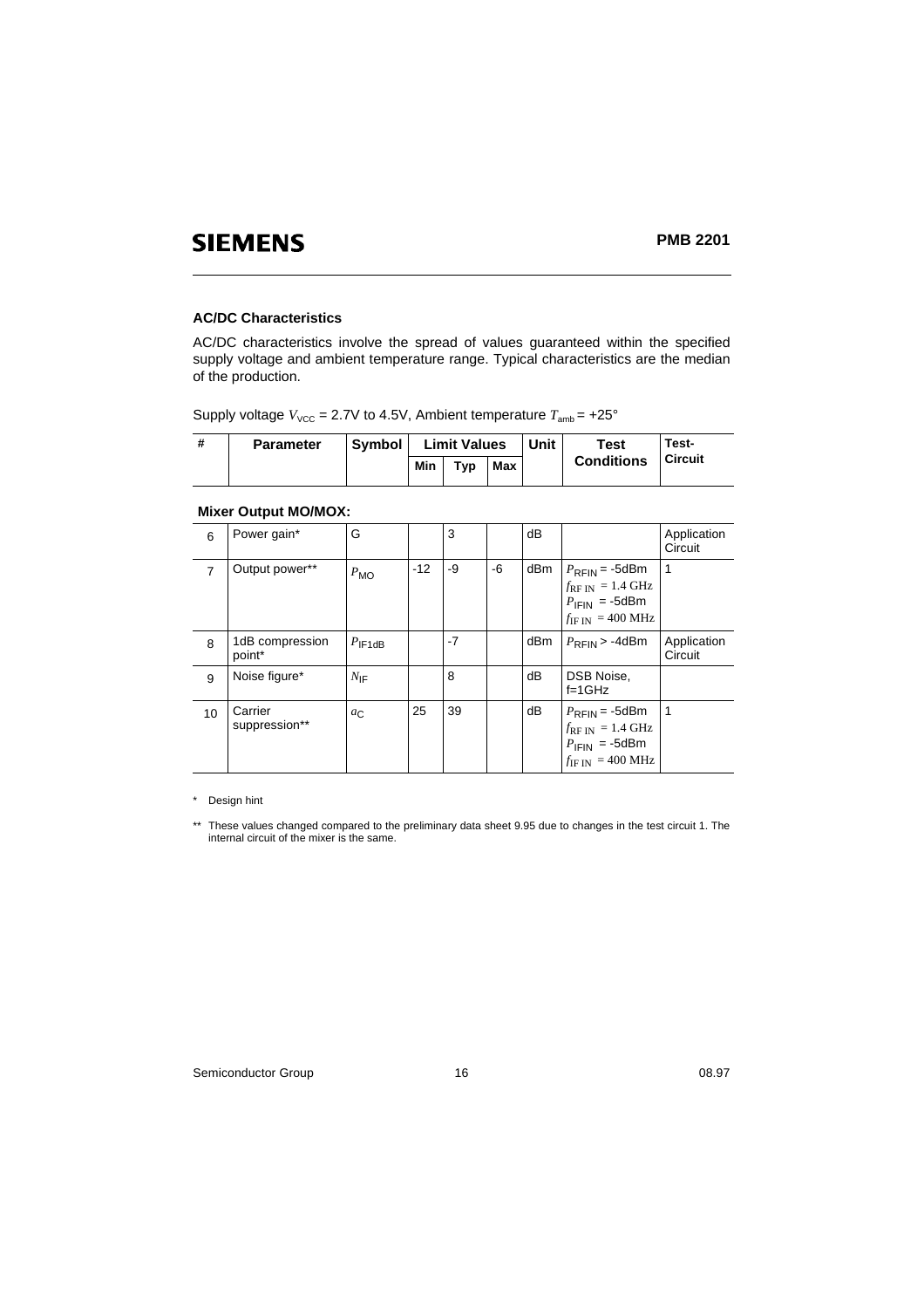### **AC/DC Characteristics**

AC/DC characteristics involve the spread of values guaranteed within the specified supply voltage and ambient temperature range. Typical characteristics are the median of the production.

Supply voltage  $V_{VCC}$  = 2.7V...4.5V, Ambient temperature  $T_{amb}$  = +25°C

| <b>Parameter</b> | . Svm- |      | <b>Limit Values</b> |      |  | Unit   Test Condition | Test           |
|------------------|--------|------|---------------------|------|--|-----------------------|----------------|
|                  | bol    | min. | typ.                | max. |  |                       | <b>Circuit</b> |

### **Modulator section**

**Modulator LO Input at LO, LOX**

| at LO. LOX<br>$-0.7V$ | 11 | Internal DC voltage | $V_{\text{DCLO}}$ |  | $v_{\rm CC1}$ |  |  |  |  |  |
|-----------------------|----|---------------------|-------------------|--|---------------|--|--|--|--|--|
|-----------------------|----|---------------------|-------------------|--|---------------|--|--|--|--|--|

### **Modulator Inputs A/AX and B/BX**

| 12 | Input DC current at<br>A, AX, B, BX  | $I_A$ , $I_{AX}$ ,<br>$I_{\mathsf{B}}$ , $I_{\mathsf{BX}}$ |      | 5   | 10 | μA        | Differential input<br>voltage = $0V$ | -1 |
|----|--------------------------------------|------------------------------------------------------------|------|-----|----|-----------|--------------------------------------|----|
| 13 | Differential input<br>offset current | $I_{OSA}$<br>$I_{\text{OSB}}$                              | $-1$ |     |    | μA        |                                      |    |
| 14 | Differential input<br>resistance*    | $R_{A/AX}$<br>$R_{B/BX}$                                   | 125  | 250 |    | $k\Omega$ | $f_{A,B} = 100 \text{ kHz}$          |    |
| 15 | Differential input<br>capacitance*   | $C_{A/AX}$<br>$C_{\text{B/BX}}$                            |      |     |    | pF        | $f_{A,B} = 100$ kHz                  |    |

### **DC bias TREF for A/AX and B/BX inputs**

| 16 | Reference voltage<br>for A, B modulating<br>inputs | $V_{\text{TREF}}$ | 1.65 | 1.75 | 1.85 | V  |  |
|----|----------------------------------------------------|-------------------|------|------|------|----|--|
| 17 | Minimum decou-<br>pling capacitance at<br>TREF*    | $C_{\text{TREF}}$ |      |      |      | nF |  |
| 18 | Maximum load<br>current at TREF*                   | $I_{LMAX}$        |      |      | 1.0  | mA |  |

\* Design hint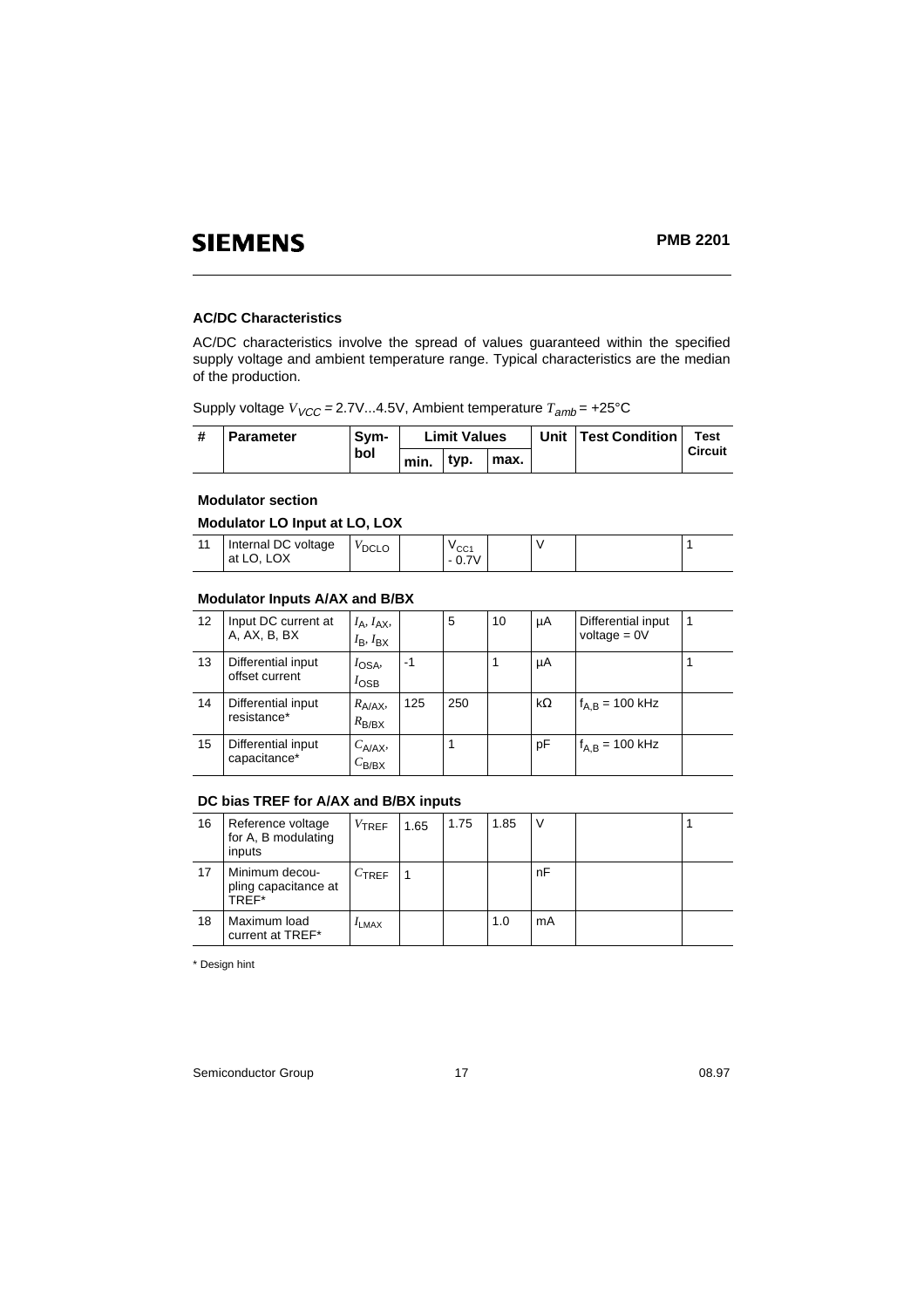### **AC/DC Characteristics**

AC/DC characteristics involve the spread of values guaranteed within the specified supply voltage and ambient temperature range. Typical characteristics are the median of the production.

Supply voltage  $V_{VCC}$  = 2.7V...4.5V, Ambient temperature  $T_{amb}$  = +25°C

| <b>Parameter</b> | Svm- | <b>Limit Values</b> |      |      | Unit | Test             | Test           |
|------------------|------|---------------------|------|------|------|------------------|----------------|
|                  | bol  | min.                | tvp. | max. |      | <b>Condition</b> | <b>Circuit</b> |

### **Phase adjust input ADJ**

| 19 | Open circuit voltage | <sup>V</sup> ADJ | 880 | m٧        |  |
|----|----------------------|------------------|-----|-----------|--|
| 20 | Input impedance      | "ADJ             | 20  | $k\Omega$ |  |

|    | modulator butput L/LA. $f_{AB}$ = 19mmL, $f_{AB}$ = 1 rpp, 30 phase simit, $I_{10}$ = 1900mm |                  |          |          |   |                 |                                                          |                  |
|----|----------------------------------------------------------------------------------------------|------------------|----------|----------|---|-----------------|----------------------------------------------------------|------------------|
| 21 | Output power                                                                                 | $P_{E/EX}$       | -6       | $-2$     | 2 | dB <sub>m</sub> |                                                          |                  |
| 22 | Output power for<br>power matching *                                                         | $P_{E/EX}$       |          | 3        |   | dB <sub>m</sub> | $f_{LO} = 1429$ MHz                                      | Appl.<br>circuit |
| 23 | Carrier suppression **                                                                       | $a_{\rm C}$      | 32<br>30 | 47<br>40 |   | dB<br>dB        | $f_{LO} = 800$ MHz<br>$f_{LO}$ = 1500MHz                 | 1                |
| 24 | Single sideband<br>suppression ***                                                           | $a_{\text{ssb}}$ | 35       | 44       |   | dB              |                                                          |                  |
| 25 | Suppression of third<br>order distortion prod-<br>$ucts$ ****                                | a <sub>IM3</sub> | 28<br>35 | 32<br>43 |   | dB<br>dB        | $f_{LO}$ = 800 MHz<br>$f_{1O}$ = 1500 MHz                | 1                |
| 26 | Output noise floor *                                                                         | $P_{N}$          |          | $-140$   |   | dBc<br>/Hz      | $f_{LO}$ = 915MHz-<br>$f_{\text{meas}} = 935 \text{MHz}$ |                  |

**Modulator output E/EX:**  $f_{\lambda}$  = 10MHz;  $V_{\lambda}$  = 1V<sub>PP</sub>; 90° phase shift;  $P_{\lambda}$  = -10dBm

#### \* Application hint

\*\* The carrier suppression can be optimized for a particular application using offset voltages at the baseband inputs A/AX and B/BX. The optimum values can be found iteratively by adjusting the A/AX and B/BX offsets alternately until the carrier disappears into the noise floor. If the actual offset voltages differ from their optimum<br>values by ∆*V<sub>oSA</sub>* and ∆*V<sub>oSB</sub>*, the carrier suppression in dB is given by

$$
a_{c} = 20 \cdot \log_{10} \left[ \frac{V_{m}}{\sqrt{(\Delta V_{OSA})^{2} + (\Delta V_{OSB})^{2}}} \right]
$$

where  $V_m$  is the peak value of the signal voltage at  $A/AX$  and  $B/BX$ .

\*\*\* Phase adjust pin ADJ not used.

\*\*\*\* *a*<sub>IM3</sub> can be increased by reducing the amplitude of the modulator inputs V<sub>A-AX</sub> and V<sub>B-BX</sub>.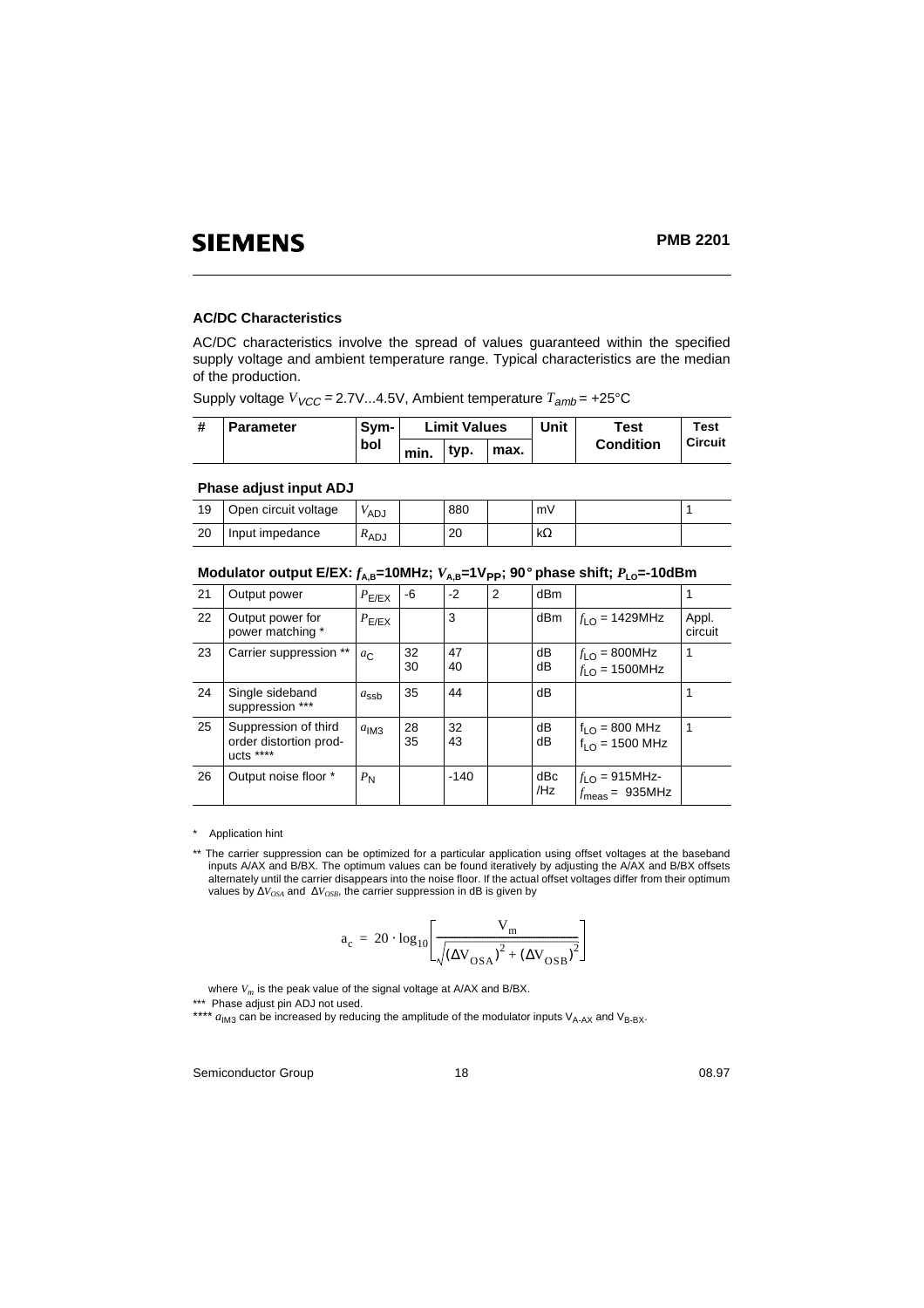### **PMB 2201**

### **2.4 S-Parameters and Input/Output Impedances**

The S-parameters provided in this section are based on measurements at the supply voltage of VCC = 3.6V. Via the internal bias tees of the NWA the capacitive coupling is done and the open collector pins are connected to VCC.

The S-parameters have to be considered as application hints.

| Test                | <b>Frequency</b><br>[MHz] | Port 1 | Port 2     | Output<br>levels |
|---------------------|---------------------------|--------|------------|------------------|
| RF-Input impedance  | $25 - 2500$               | RF     | <b>RFX</b> | -5 dBm           |
| IF-Input impedance  | $25 - 2500$               | IF     | <b>IFX</b> | $-30$ dBm        |
| MO-Output impedance | $25 - 2500$               | MO.    | <b>MOX</b> | $-30$ dBm        |
| LO-Input impedance  | $800 - 1500$              | LO     | LOX        | $-5$ dBm         |
| E-Output impedances | $800 - 1500$              | F      | FX         | $-30$ dBm        |

The input/output impedances are calculated from these parameters. The impedances are given as equivalent circuit with lumped elements for differential and single ended in- /outputs.

As equivalent circuit for these in-/outputs a resistor Rp parallel to a capacitance Cp is derived:



The IF-Input impedance is given as a equivalent circuit of a resistor Rs serial to a inductivity Ls.



Semiconductor Group 19 08.97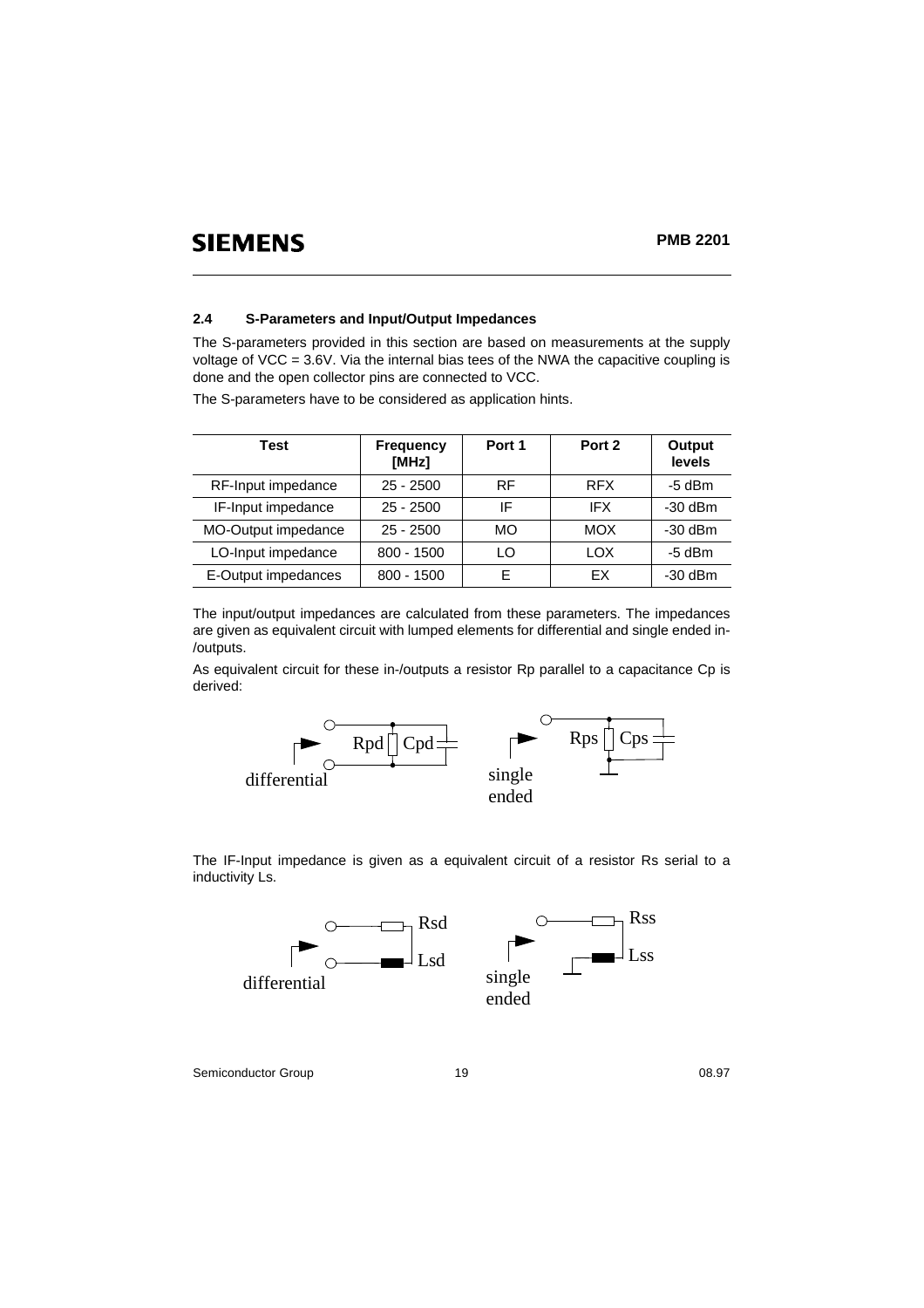### **2.4.1 Mixer Input RF/RFX**

Circuit for measurement:



Mixer Input RF/RFX S-Parameters:

|            | S <sub>11</sub> |         | S <sub>21</sub> |      | S <sub>12</sub> |      | S22   |         |
|------------|-----------------|---------|-----------------|------|-----------------|------|-------|---------|
| <b>MHz</b> | MAG             | ANG     | MAG             | ANG  | MAG             | ANG  | MAG   | ANG     |
| 25         | 0.953           | $-0.7$  | 0.025           | 8.6  | 0.025           | 8.8  | 0.953 | $-0.7$  |
| 250        | 0.942           | $-7.5$  | 0.032           | 47.1 | 0.029           | 43.7 | 0.942 | $-7.8$  |
| 500        | 0.922           | $-15.2$ | 0.060           | 62.1 | 0.055           | 65.0 | 0.926 | $-15.6$ |
| 750        | 0.902           | $-23.3$ | 0.091           | 59.0 | 0.085           | 64.2 | 0.910 | $-23.7$ |
| 1000       | 0.872           | $-32.5$ | 0.123           | 50.7 | 0.119           | 57.0 | 0.887 | $-32.7$ |
| 1250       | 0.836           | $-41.5$ | 0.145           | 44.6 | 0.144           | 52.4 | 0.867 | $-41.4$ |
| 1500       | 0.787           | $-50.1$ | 0.171           | 37.5 | 0.177           | 46.5 | 0.840 | $-50.5$ |
| 1750       | 0.738           | $-58.0$ | 0.196           | 31.1 | 0.207           | 40.5 | 0.808 | $-59.7$ |
| 2000       | 0.688           | $-66.0$ | 0.233           | 22.5 | 0.253           | 30.9 | 0.769 | $-69.6$ |
| 2250       | 0.635           | $-77.1$ | 0.261           | 12.1 | 0.290           | 20.4 | 0.715 | $-82.5$ |
| 2500       | 0.567           | $-92.0$ | 0.276           | 1.1  | 0.321           | 9.7  | 0.636 | $-98.7$ |

Semiconductor Group 20 20 08.97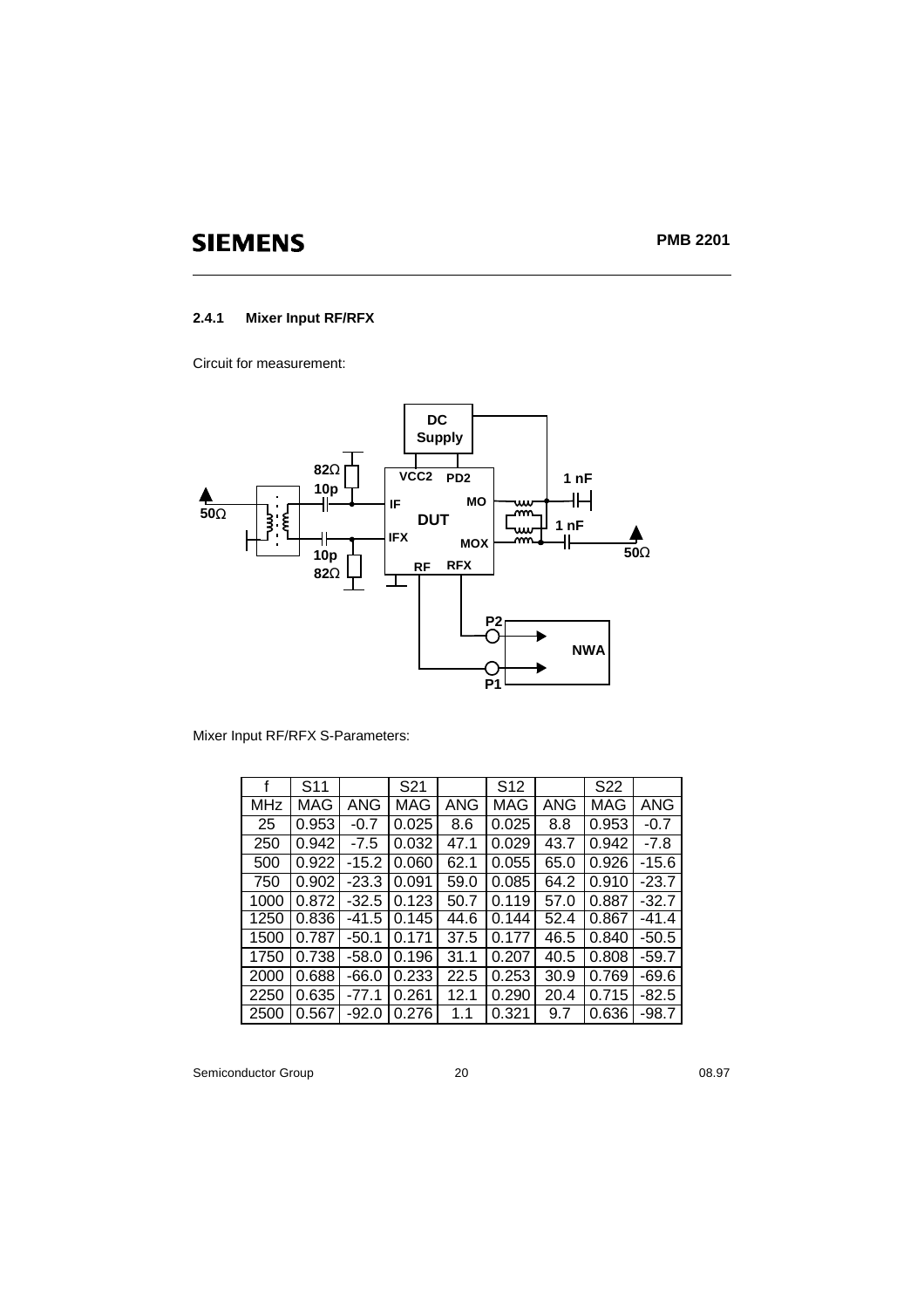**PMB 2201**

Mixer Input RF/RFX Impedances:



### **2.4.2 Mixer Input IF/IFX**

Circuit for measurement:



Semiconductor Group 21 08.97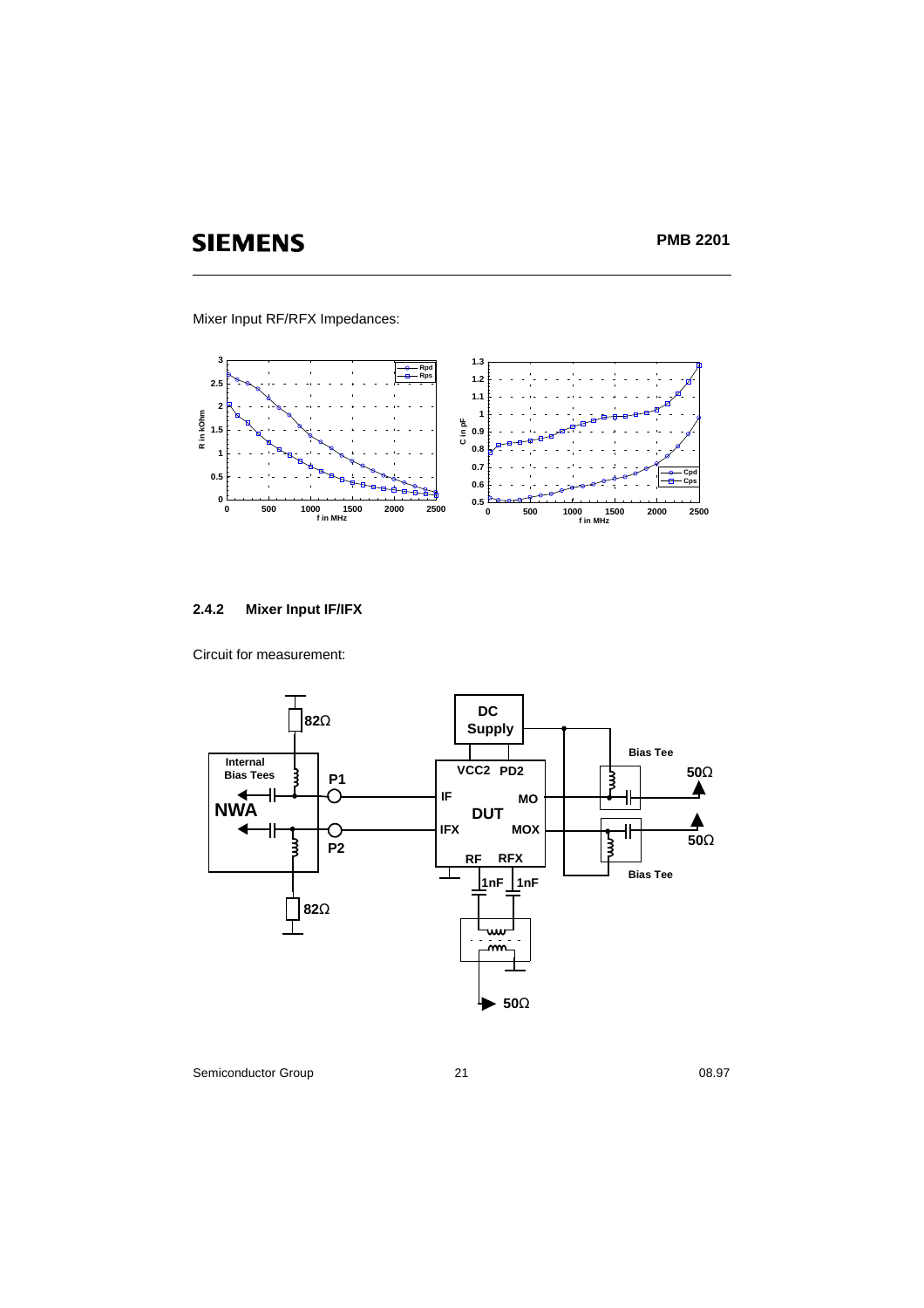**PMB 2201**

Mixer Input IF/IFX S-Parameters:

| f          | S <sub>11</sub> |       | S21   |         | S <sub>12</sub> |         | S22        |       |
|------------|-----------------|-------|-------|---------|-----------------|---------|------------|-------|
| <b>MHz</b> | <b>MAG</b>      | ANG   | MAG   | ANG     | MAG             | ANG     | <b>MAG</b> | ANG   |
| 25         | 0.445           | 174.3 | 0.248 | 7.5     | 0.247           | 7.9     | 0.444      | 174.3 |
| 250        | 0.314           | 150.0 | 0.408 | 8.7     | 0.410           | 9.3     | 0.314      | 149.9 |
| 500        | 0.280           | 144.9 | 0.426 | $-2.3$  | 0.428           | $-1.8$  | 0.279      | 145.3 |
| 750        | 0.285           | 139.6 | 0.417 | $-9.1$  | 0.420           | $-8.6$  | 0.287      | 141.1 |
| 1000       | 0.303           | 134.4 | 0.397 | $-14.7$ | 0.402           | $-13.9$ | 0.308      | 136.7 |
| 1250       | 0.327           | 128.8 | 0.372 | $-18.7$ | 0.378           | $-18.4$ | 0.335      | 131.0 |
| 1500       | 0.361           | 122.6 | 0.347 | $-21.6$ | 0.353           | $-21.1$ | 0.358      | 123.9 |
| 1750       | 0.401           | 115.0 | 0.322 | $-23.9$ | 0.329           | $-23.0$ | 0.383      | 116.1 |
| 2000       | 0.446           | 106.6 | 0.296 | $-24.8$ | 0.307           | $-23.8$ | 0.417      | 107.5 |
| 2250       | 0.501           | 98.0  | 0.275 | $-22.3$ | 0.292           | $-22.3$ | 0.461      | 97.4  |
| 2500       | 0.549           | 88.2  | 0.287 | $-19.1$ | 0.305           | $-21.8$ | 0.501      | 85.3  |

Mixer Input IF/IFX Impedances:



Semiconductor Group 22 08.97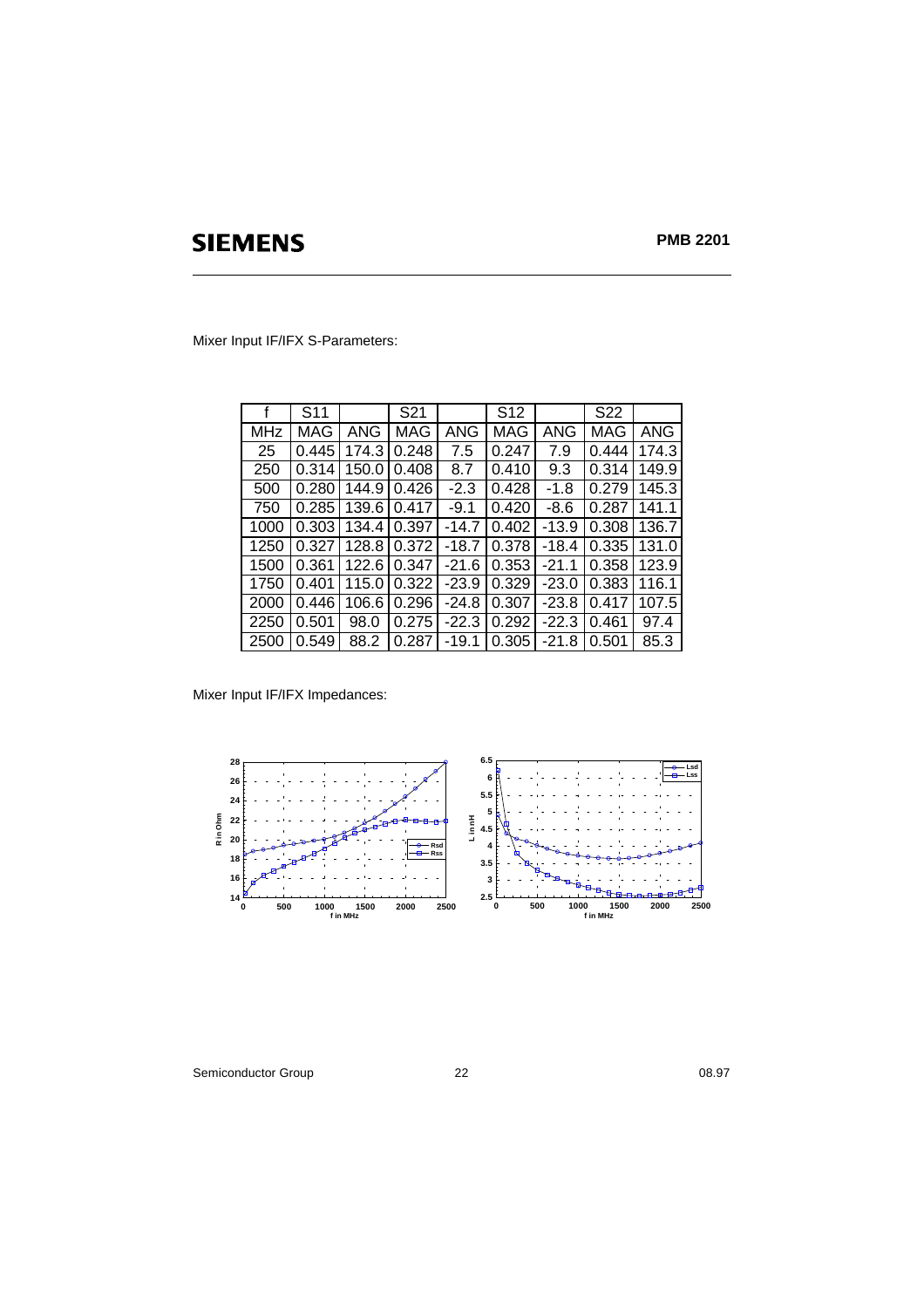### **2.4.3 Mixer Output MO/MOX**

Circuit for measurement:



Mixer Output MO/MOX S-Parameters:

|            | S <sub>11</sub> |         | S21        |       | S <sub>12</sub> |        | S <sub>22</sub> |         |
|------------|-----------------|---------|------------|-------|-----------------|--------|-----------------|---------|
| <b>MHz</b> | MAG             | ANG     | <b>MAG</b> | ANG   | MAG             | ANG    | MAG             | ANG     |
| 25         | 0.995           | $-0.7$  | 0.005      | 2.4   | 0.005           | $-2.7$ | 0.997           | $-0.7$  |
| 250        | 0.987           | $-6.7$  | 0.013      | 115.8 | 0.013           | 119.2  | 0.984           | $-7.5$  |
| 500        | 0.975           | $-13.4$ | 0.040      | 100.7 | 0.040           | 103.1  | 0.970           | $-14.8$ |
| 750        | 0.957           | $-20.4$ | 0.062      | 89.2  | 0.063           | 91.0   | 0.952           | $-23.0$ |
| 1000       | 0.935           | $-27.3$ | 0.080      | 82.4  | 0.080           | 84.4   | 0.931           | $-31.8$ |
| 1250       | 0.911           | $-34.2$ | 0.095      | 78.4  | 0.096           | 81.4   | 0.895           | $-40.7$ |
| 1500       | 0.890           | $-40.8$ | 0.108      | 72.5  | 0.113           | 75.8   | 0.870           | -48.7   |
| 1750       | 0.871           | $-47.3$ | 0.106      | 68.2  | 0.115           | 70.2   | 0.857           | $-56.6$ |
| 2000       | 0.847           | $-54.1$ | 0.099      | 73.2  | 0.108           | 74.1   | 0.834           | $-65.1$ |
| 2250       | 0.814           | $-61.7$ | 0.097      | 85.2  | 0.110           | 82.9   | 0.797           | $-73.8$ |
| 2500       | 0.775           | -71.6   | 0.115      | 106.5 | 0.125           | 97.0   | 0.751           | -84.2   |

Semiconductor Group 23 08.97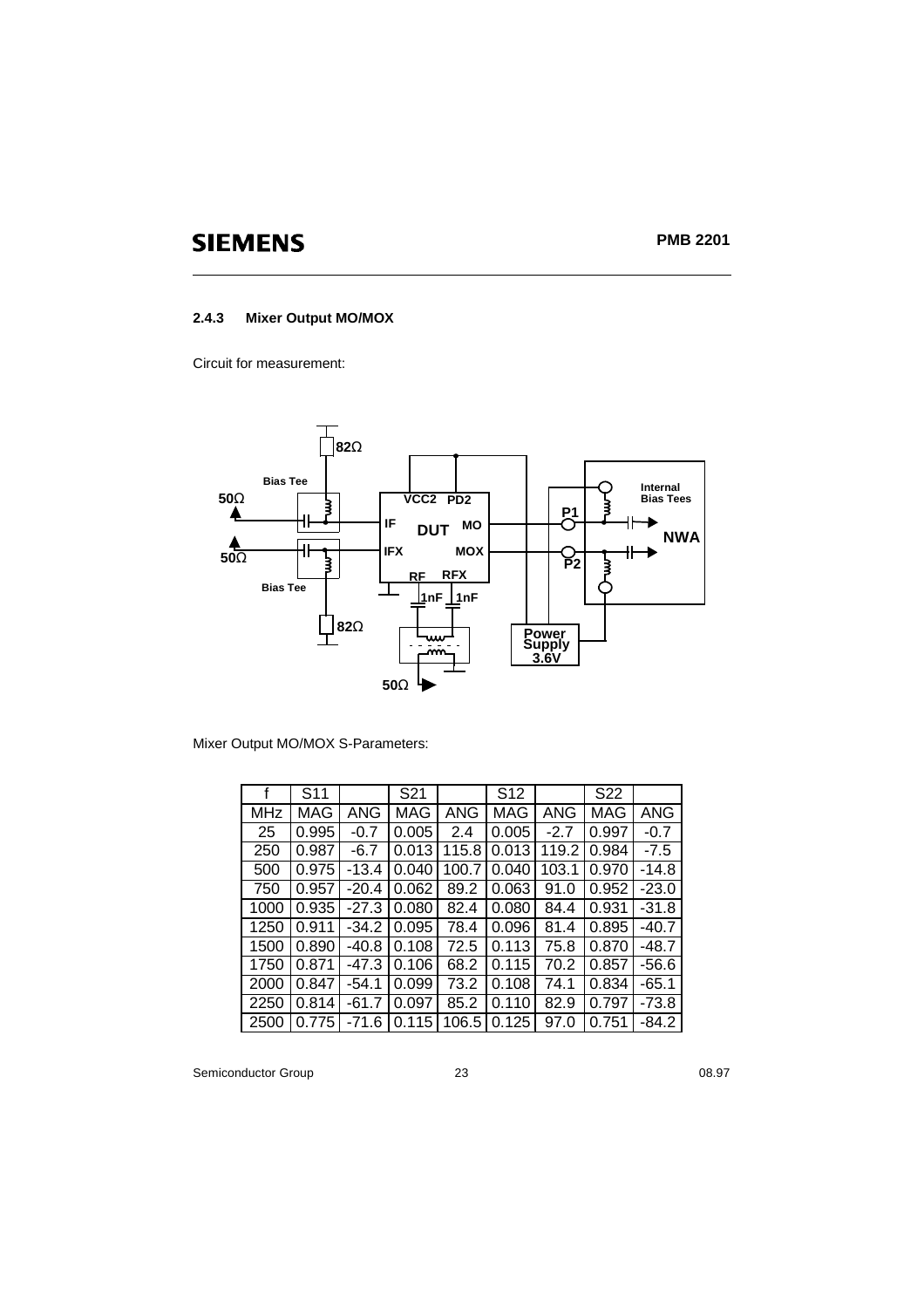**PMB 2201**

Mixer Output MO/MOX Impedances:



### **2.4.4 Modulator Input LO/LOX**

Circuit for measurement:



Semiconductor Group 24 08.97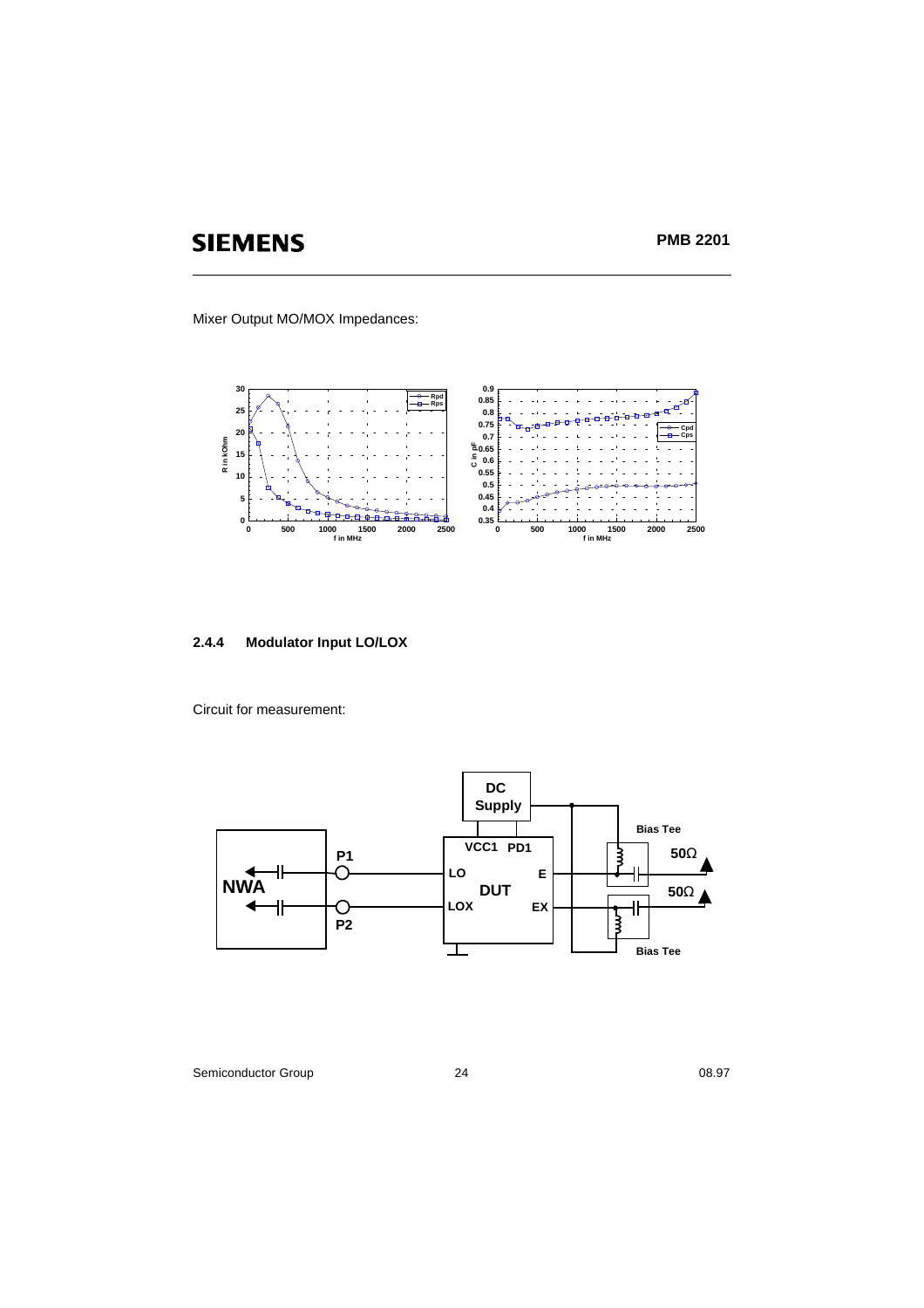Modulator Input LO/LOX S-Parameters:

| f          | S <sub>11</sub> |         | S <sub>2</sub> 1 |      | S <sub>12</sub> |      | S <sub>22</sub> |         |
|------------|-----------------|---------|------------------|------|-----------------|------|-----------------|---------|
| <b>MHz</b> | MAG             | ANG     | MAG              | ANG  | MAG             | ANG  | MAG             | ANG     |
| 800        | 0.940           | $-20.1$ | 0.041            | 63.8 | 0.041           | 63.8 | 0.937           | $-17.3$ |
| 850        | 0.934           | $-21.4$ | 0.043            | 67.5 | 0.043           | 67.5 | 0.931           | -18.5   |
| 900        | 0.928           | -22.7   | 0.047            | 70.2 | 0.047           | 70.3 | 0.925           | -19.6   |
| 950        | 0.923           | $-24.0$ | 0.051            | 71.6 | 0.051           | 71.5 | 0.919           | $-20.7$ |
| 1000       | 0.919           | $-25.2$ | 0.055            | 71.9 | 0.055           | 71.9 | 0.914           | $-21.9$ |
| 1050       | 0.914           | $-26.6$ | 0.058            | 72.0 | 0.058           | 72.0 | 0.909           | $-23.1$ |
| 1100       | 0.910           | $-27.9$ | 0.061            | 72.4 | 0.061           | 72.4 | 0.904           | $-24.2$ |
| 1150       | 0.905           | $-29.1$ | 0.065            | 72.6 | 0.064           | 72.7 | 0.898           | $-25.3$ |
| 1200       | 0.900           | $-30.4$ | 0.069            | 72.4 | 0.069           | 72.4 | 0.893           | $-26.4$ |
| 1250       | 0.896           | $-31.5$ | 0.073            | 71.3 | 0.073           | 71.4 | 0.889           | $-27.5$ |
| 1300       | 0.893           | $-32.7$ | 0.076            | 69.4 | 0.076           | 69.5 | 0.887           | $-28.5$ |
| 1350       | 0.891           | -33.9   | 0.078            | 67.3 | 0.078           | 67.4 | 0.885           | $-29.6$ |
| 1400       | 0.888           | $-35.1$ | 0.079            | 65.2 | 0.079           | 65.3 | 0.883           | $-30.8$ |
| 1450       | 0.886           | $-36.4$ | 0.079            | 63.6 | 0.079           | 63.6 | 0.881           | $-32.0$ |
| 1500       | 0.884           | $-37.7$ | 0.078            | 62.3 | 0.078           | 62.3 | 0.878           | $-33.3$ |

Modulator Input LO/LOX Impedances:



Semiconductor Group 25 08.97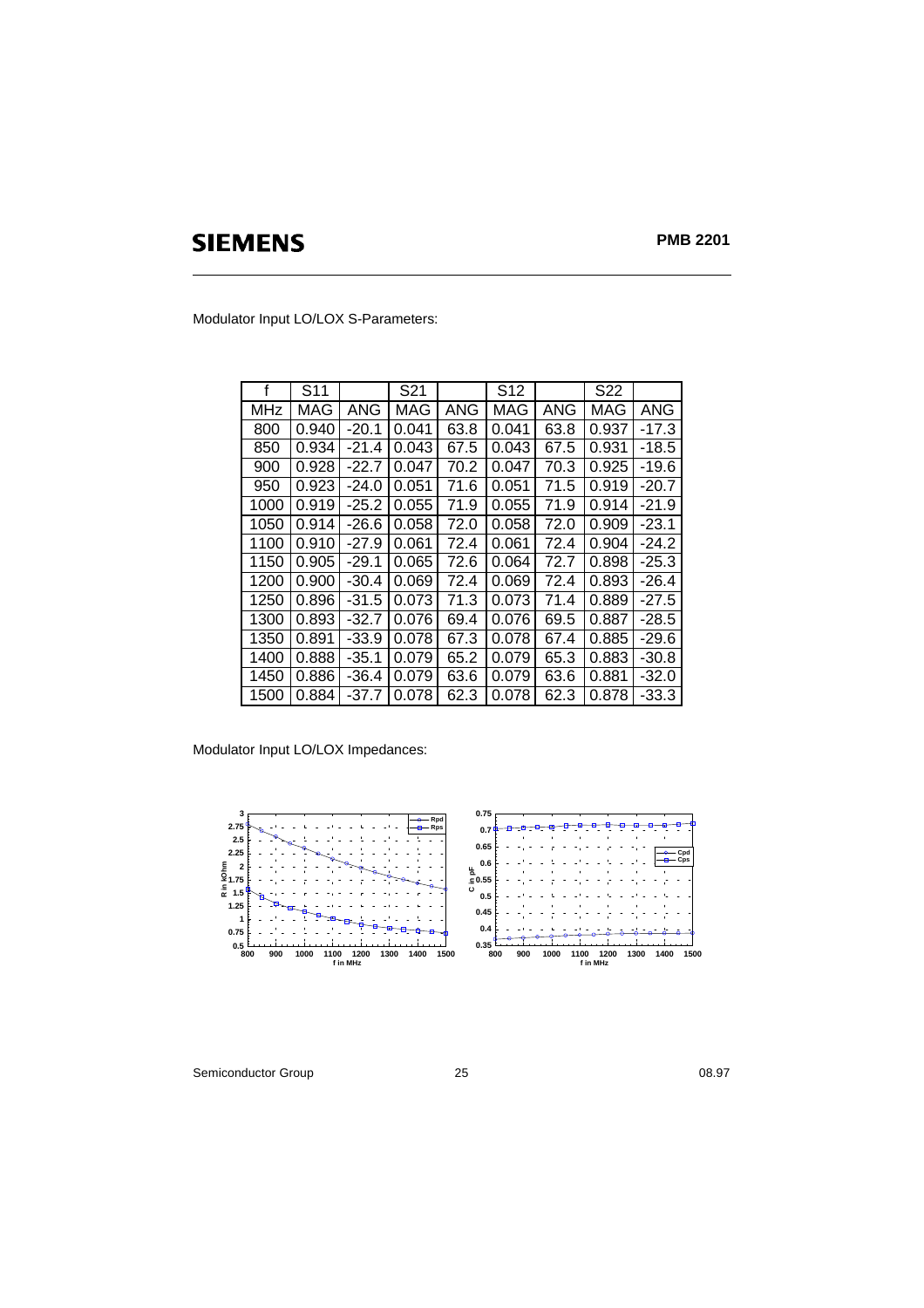### **2.4.5 Modulator Output E/EX**

Circuit for measurement:



### Modulator Output E/EX S-Parameters:

| f          | S11   |         | S21   |      | S <sub>12</sub> |      | S <sub>22</sub> |            |
|------------|-------|---------|-------|------|-----------------|------|-----------------|------------|
| <b>MHz</b> | MAG   | ANG     | MAG   | ANG  | <b>MAG</b>      | ANG  | MAG             | <b>ANG</b> |
| 800        | 0.978 | $-22.7$ | 0.095 | 66.7 | 0.110           | 68.1 | 0.975           | $-22.5$    |
| 850        | 0.976 | $-24.5$ | 0.101 | 64.3 | 0.117           | 66.6 | 0.977           | $-24.2$    |
| 900        | 0.975 | $-26.3$ | 0.106 | 61.6 | 0.124           | 63.5 | 0.977           | $-25.7$    |
| 950        | 0.970 | $-28.0$ | 0.107 | 59.2 | 0.127           | 61.0 | 0.976           | $-27.7$    |
| 1000       | 0.969 | $-29.6$ | 0.109 | 58.9 | 0.130           | 58.4 | 0.971           | $-29.5$    |
| 1050       | 0.965 | $-31.5$ | 0.112 | 57.1 | 0.135           | 55.5 | 0.969           | $-31.4$    |
| 1100       | 0.963 | $-33.4$ | 0.114 | 57.7 | 0.135           | 52.4 | 0.966           | $-33.4$    |
| 1150       | 0.960 | $-35.2$ | 0.118 | 56.5 | 0.137           | 51.0 | 0.960           | $-35.1$    |
| 1200       | 0.953 | $-37.1$ | 0.123 | 55.7 | 0.136           | 49.0 | 0.956           | $-36.7$    |
| 1250       | 0.950 | $-38.9$ | 0.124 | 53.2 | 0.138           | 47.5 | 0.953           | $-38.6$    |
| 1300       | 0.942 | $-40.6$ | 0.128 | 52.2 | 0.138           | 47.0 | 0.950           | $-40.3$    |
| 1350       | 0.935 | $-42.5$ | 0.130 | 50.1 | 0.139           | 45.8 | 0.947           | $-42.2$    |
| 1400       | 0.933 | $-44.1$ | 0.132 | 48.5 | 0.142           | 44.0 | 0.945           | $-44.1$    |
| 1450       | 0.927 | -45.8   | 0.133 | 47.3 | 0.143           | 43.4 | 0.943           | -45.9      |
| 1500       | 0.920 | -47.7   | 0.136 | 46.0 | 0.145           | 41.4 | 0.941           | -47.8      |

Semiconductor Group 26 26 08.97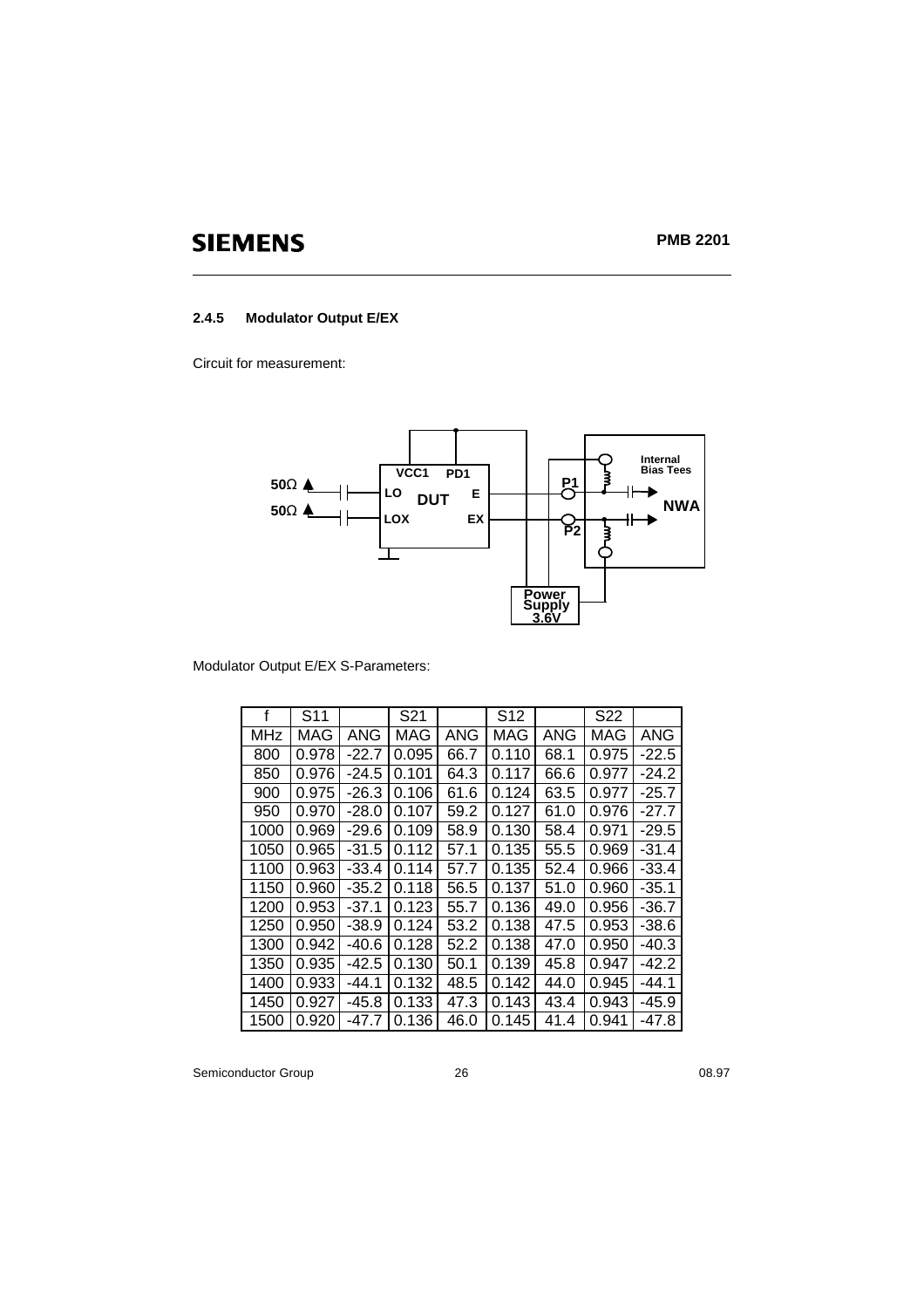**PMB 2201**

Modulator Output E/EX Impedances:



Semiconductor Group 27 08.97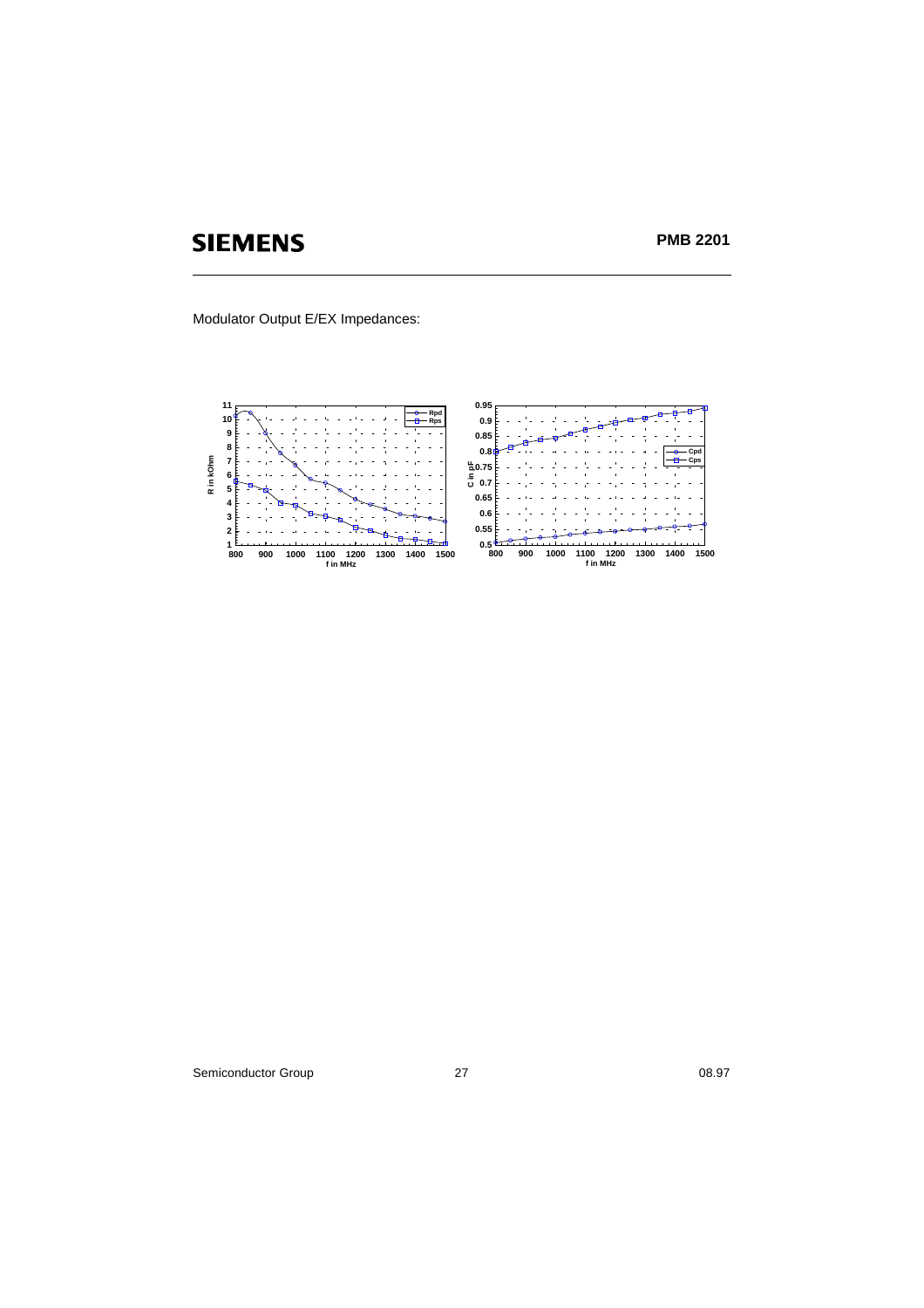### **2.5 Circuits**





Semiconductor Group 28 28 08.97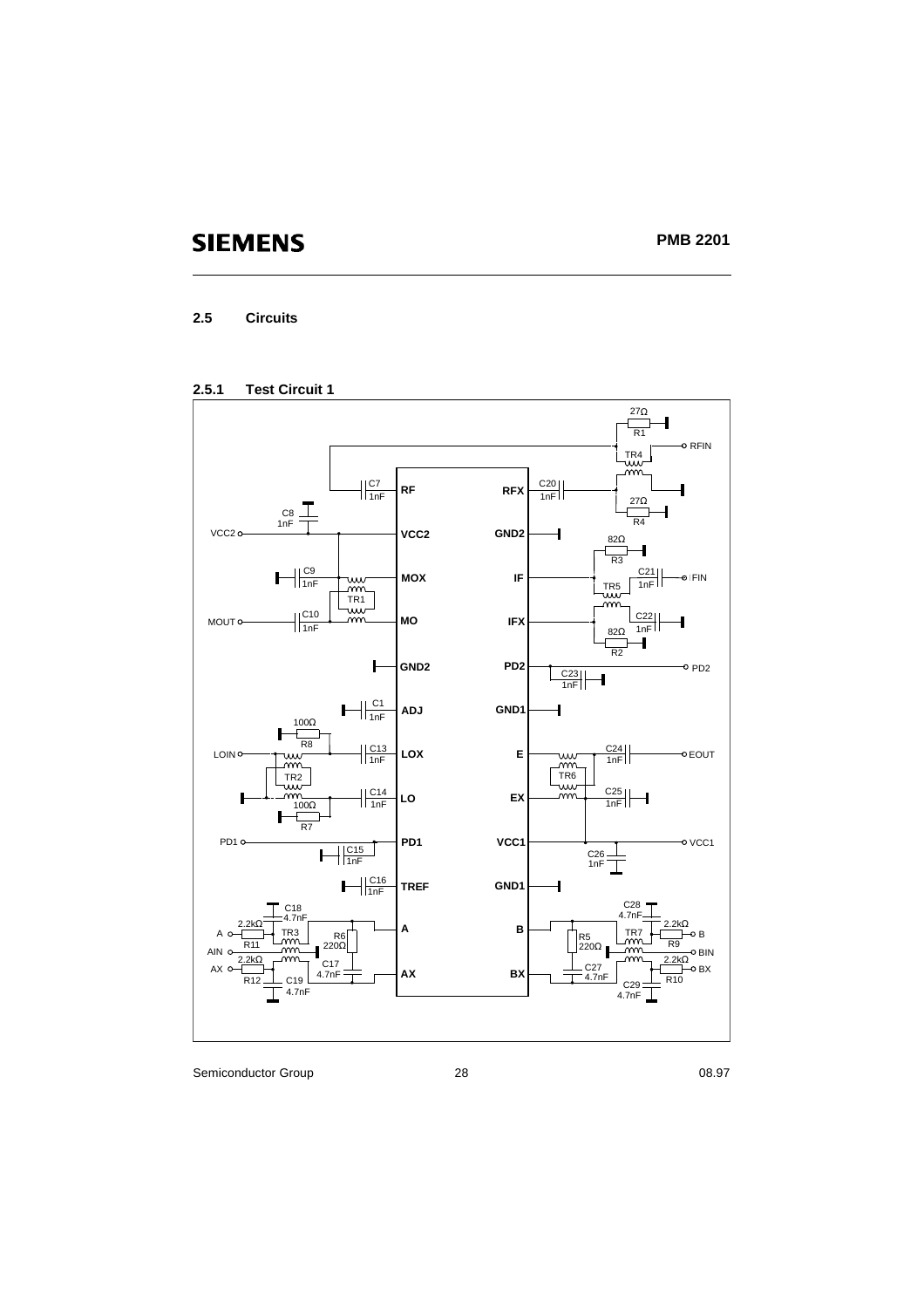### **2.5.2 Application Circuit**

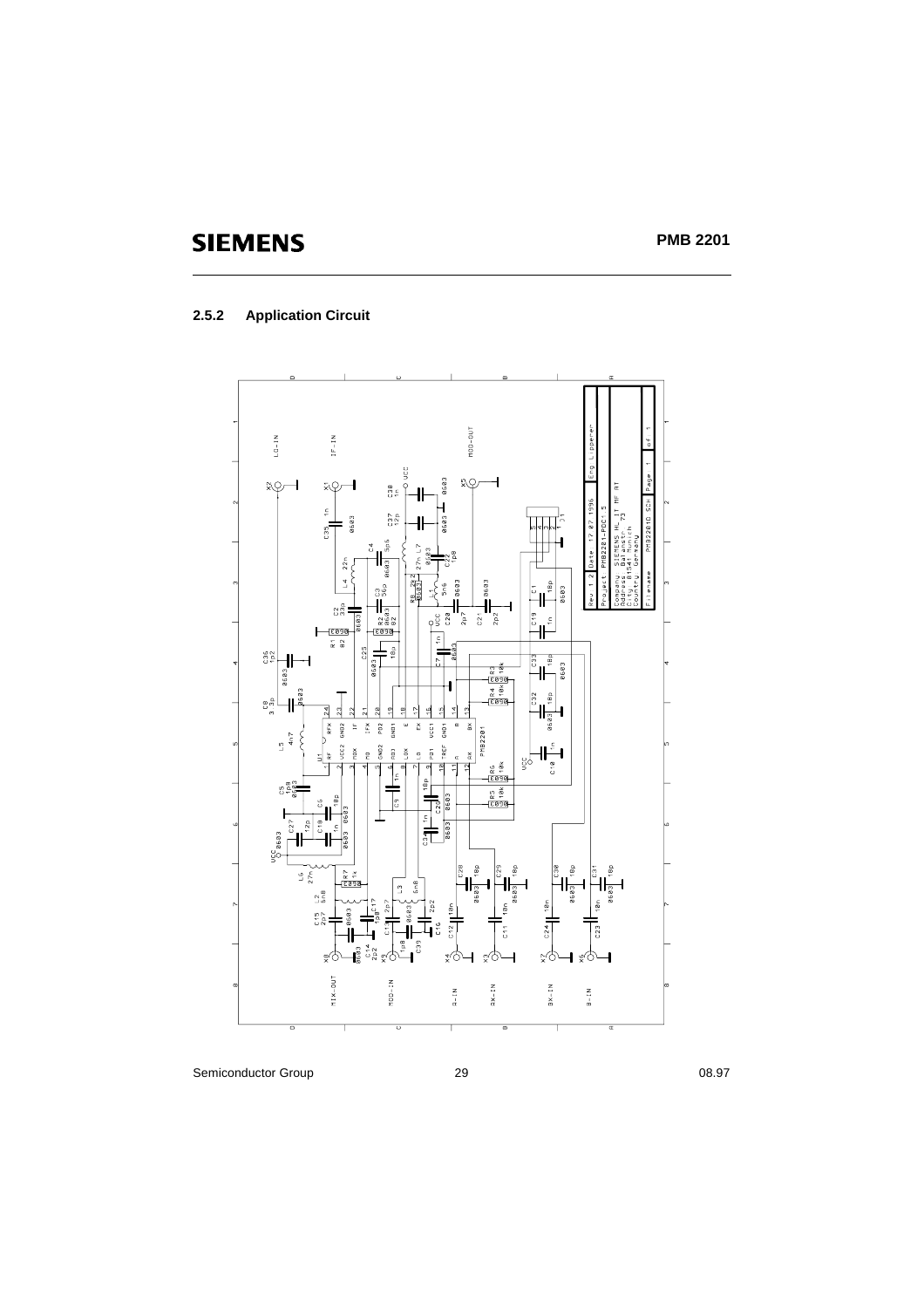The application circuit is designed for the following frequencies:

### **Mixer section:**

| $f_{IF-IN}$ : | 178 MHz                                    |  |
|---------------|--------------------------------------------|--|
| $f_{LO-IN}$ : | 1607 MHz - 1631 MHz                        |  |
|               | f <sub>MIX-OUT</sub> : 1429 MHz - 1453 MHz |  |

### **Modulator section:**

| $f_{\text{MOD-IN}} =$             | 1429MHz - 1453MHz |  |
|-----------------------------------|-------------------|--|
| $f_{MOD-OUT}$ = 1429MHz - 1453MHz |                   |  |